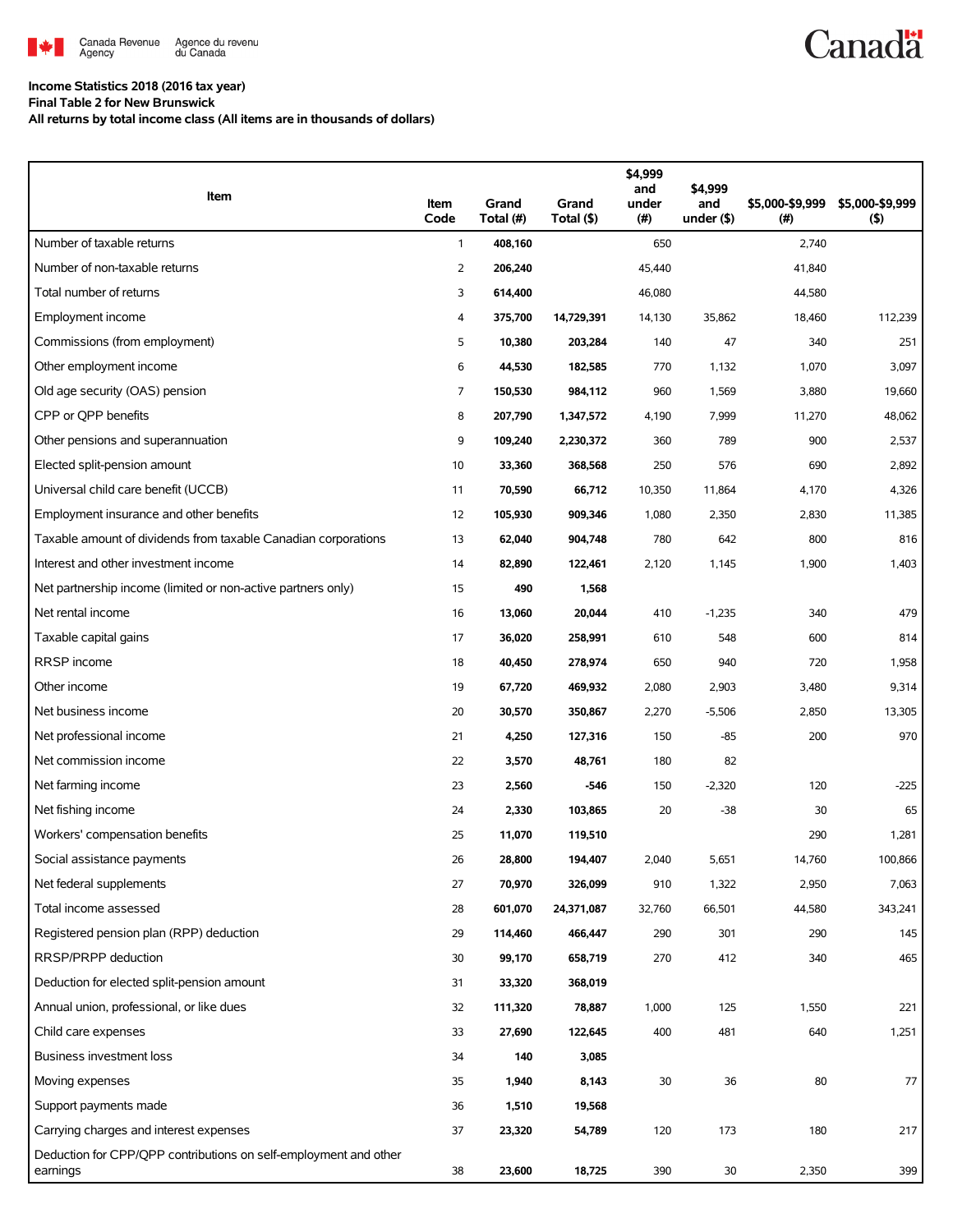

## **Income Statistics 2018 (2016 tax year)**

**Final Table 2 for New Brunswick**

**All returns by total income class (All items are in thousands of dollars)**

| Item                                                                                          | Item<br>Code | Grand<br>Total (#) | Grand<br>Total (\$) | \$4,999<br>and<br>under<br>(#) | \$4,999<br>and<br>under $($ \$) | \$5,000-\$9,999<br>(#) | \$5,000-\$9,999<br>$($ \$) |
|-----------------------------------------------------------------------------------------------|--------------|--------------------|---------------------|--------------------------------|---------------------------------|------------------------|----------------------------|
| Deduction for provincial parental insurance plan (PPIP) premiums<br>on self-employment income | 39           |                    |                     |                                |                                 |                        |                            |
| Exploration and development expenses                                                          | 40           | 260                | 4,571               |                                |                                 |                        |                            |
| Other employment expenses                                                                     | 41           | 18,580             | 74,544              | 70                             | 99                              | 110                    | 136                        |
| Clergy residence deduction                                                                    | 42           | 870                | 10,205              |                                |                                 |                        |                            |
| Other deductions                                                                              | 43           | 19,350             | 38,585              | 560                            | 1,251                           | 500                    | 377                        |
| Total deductions before adjustments                                                           | 44           | 287,190            | 1,927,385           | 2,910                          | 2,993                           | 5,400                  | 3,477                      |
| Social benefits repayment                                                                     | 45           | 11,180             | 30,825              |                                |                                 |                        |                            |
| Net income                                                                                    | 46           | 599,910            | 22,423,314          | 31,710                         | 72,824                          | 44,540                 | 339,846                    |
| Canadian Forces personnel and police deduction                                                | 47           | 60                 | 1,465               |                                |                                 |                        |                            |
| Security options deductions                                                                   | 48           | 230                | 3,729               |                                |                                 |                        |                            |
| Other payments deduction                                                                      | 49           | 108,600            | 639,981             | 3,040                          | 7,163                           | 17,840                 | 109,210                    |
| Non-capital losses of other years                                                             | 50           | 460                | 3,397               |                                |                                 |                        |                            |
| Net capital losses of other years                                                             | 51           | 5,920              | 11,913              | 10                             | 5                               | 10                     | 12                         |
| Capital gains deduction                                                                       | 52           | 890                | 78,350              |                                |                                 |                        |                            |
| Northern residents deductions                                                                 | 53           | 370                | 1,111               |                                |                                 |                        |                            |
| <b>Additional deductions</b>                                                                  | 54           | 7,390              | 25,019              |                                |                                 | 150                    | 205                        |
| Farming/fishing losses of prior years                                                         | 55           | 120                | 786                 |                                |                                 |                        |                            |
| Total deductions from net income                                                              | 56           | 120,020            | 765,833             | 3,100                          | 7,260                           | 17,930                 | 109,456                    |
| Taxable income assessed                                                                       | 57           | 585,540            | 21,659,546          | 30,150                         | 65,816                          | 34,460                 | 230,520                    |
| Basic personal amount                                                                         | 58           | 614,390            | 7,027,716           | 46,080                         | 519,274                         | 44,580                 | 507,345                    |
| Age amount                                                                                    | 59           | 149,050            | 980,876             | 1,230                          | 8,123                           | 4,070                  | 28,558                     |
| Spouse or common-law partner amount                                                           | 60           | 40,140             | 283,505             | 1,210                          | 11,544                          | 1,010                  | 7,934                      |
| Amount for an eligible dependant                                                              | 61           | 24,450             | 260,027             | 1,500                          | 16,498                          | 1,180                  | 12,572                     |
| Family caregiver amount for children under 18 years of age                                    | 62           | 3,680              | 9,258               | 150                            | 426                             | 100                    | 282                        |
| Amount for infirm dependants age 18 or older                                                  | 63           | 770                | 4,009               |                                |                                 | 10                     | 63                         |
| CPP or QPP contributions through employment                                                   | 64           | 357,770            | 536,456             | 10,490                         | 2,409                           | 14,850                 | 3,186                      |
| CPP or QPP contributions on self-employment and other earnings                                | 65           | 23,600             | 18,725              | 390                            | 30                              | 2,350                  | 399                        |
| Employment insurance premiums                                                                 | 66           | 351,640            | 207,919             | 11,050                         | 1,613                           | 16,640                 | 2,095                      |
| PPIP premiums paid                                                                            | 67           |                    |                     |                                |                                 |                        |                            |
| PPIP premiums payable on employment income                                                    | 68           |                    |                     |                                |                                 |                        |                            |
| PPIP premiums payable on self-employment income                                               | 69           |                    |                     |                                |                                 |                        |                            |
| Volunteer firefighters' amount/search and rescue volunteers' amount                           | 70           | 2,980              | 8,928               |                                |                                 | 50                     | 147                        |
| Canada employment amount                                                                      | 71           | 388,500            | 437,220             | 14,620                         | 14,656                          | 18,780                 | 21,006                     |
| Public transit amount                                                                         | 72           | 4,740              | 2,193               | 280                            | 83                              | 360                    | 113                        |
| Children's arts amount                                                                        | 73           | 8,190              | 2,282               | 100                            | 23                              | 90                     | 25                         |
| Home accessibility expenses                                                                   | 74           | 350                | 1,496               |                                |                                 |                        |                            |
| Home buyers' amount                                                                           | 75           | 4,110              | 18,975              | 30                             | 118                             |                        |                            |
| Pension income amount                                                                         | 76           | 129,060            | 247,092             | 540                            | 700                             | 1,460                  | 2,237                      |

**Canadä**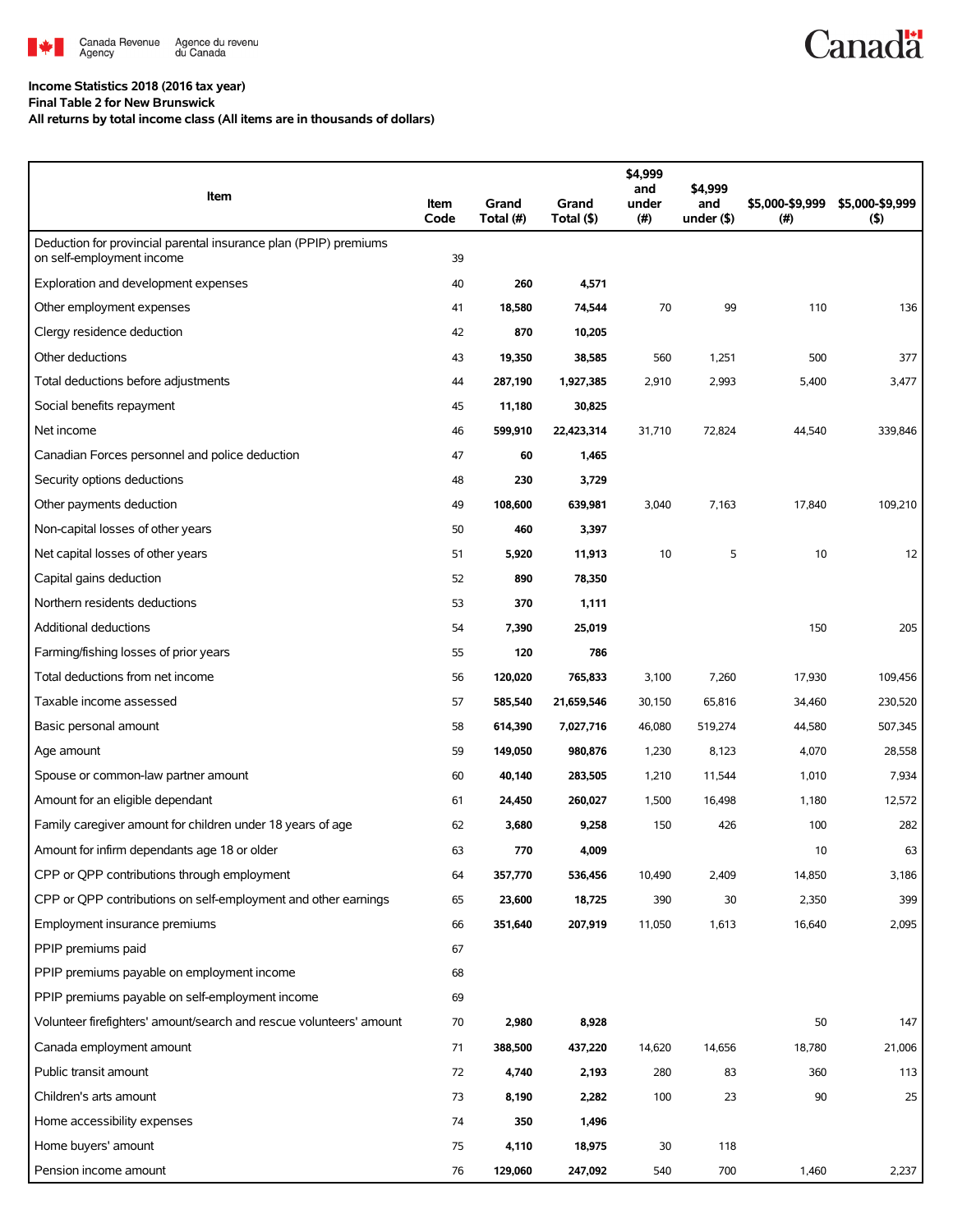

## **Income Statistics 2018 (2016 tax year)**

**Final Table 2 for New Brunswick**

**All returns by total income class (All items are in thousands of dollars)**

| Item                                                              |              |                    |                     | \$4,999<br>and | \$4,999              |                        |                        |
|-------------------------------------------------------------------|--------------|--------------------|---------------------|----------------|----------------------|------------------------|------------------------|
|                                                                   | Item<br>Code | Grand<br>Total (#) | Grand<br>Total (\$) | under<br>(#)   | and<br>under $($ \$) | \$5,000-\$9,999<br>(#) | \$5,000-\$9,999<br>(5) |
| Caregiver amount                                                  | 77           | 5,740              | 28,974              | 60             | 288                  | 60                     | 316                    |
| Disability amount                                                 | 78           | 25,560             | 204,351             | 1,210          | 9,834                | 2,910                  | 23,287                 |
| Disability amount transferred from a dependant                    | 79           | 8,270              | 86,848              | 240            | 2,705                | 130                    | 1,490                  |
| Interest paid on student loans                                    | 80           | 19,490             | 13,250              | 80             | 36                   | 70                     | 37                     |
| Tuition, education, and textbook amounts                          | 81           | 30,470             | 174,318             |                |                      |                        |                        |
| Tuition, education, and textbook amounts transferred from a child | 82           | 11,440             | 59,544              |                |                      |                        |                        |
| Amounts transferred from spouse or common-law partner             | 83           | 32,500             | 187,366             | 510            | 2,514                | 930                    | 4,351                  |
| Medical expenses                                                  | 84           | 142,340            | 358,871             | 2,780          | 2,713                | 2,980                  | 3,558                  |
| Total tax credits on personal amounts                             | 85           | 614,400            | 1,674,065           | 46,080         | 89,061               | 44,580                 | 92,882                 |
| Allowable charitable donations and government gifts               | 86           | 113,240            | 180,775             | 130            | 31                   | 270                    | 115                    |
| Eligible cultural and ecological gifts                            | 87           | 130                | 68                  |                |                      |                        |                        |
| Total tax credit on donations and gifts                           | 88           | 112,080            | 51,555              | 120            | 7                    | 260                    | 30                     |
| Total federal non-refundable tax credits                          | 89           | 614,400            | 1,725,620           | 46,080         | 89,069               | 44,580                 | 92,912                 |
| Federal dividend tax credit                                       | 90           | 54,670             | 109,048             | 90             |                      | 80                     | $\mathbf{1}$           |
| Minimum tax carryover                                             | 91           | 620                | 1,925               |                |                      |                        |                        |
| Basic federal tax                                                 | 92           | 383,950            | 2,089,950           | 240            | 39                   | 320                    | 131                    |
| Federal foreign tax credit                                        | 93           | 16,630             | 12,458              |                |                      |                        |                        |
| Federal political contribution tax credit                         | 94           | 2,580              | 406                 |                |                      |                        |                        |
| Investment tax credit                                             | 95           | 1,100              | 2,128               |                |                      |                        |                        |
| Labour-sponsored funds tax credit (federally registered)          | 96           |                    |                     |                |                      |                        |                        |
| Labour-sponsored funds tax credit (provincially registered)       | 97           | 10                 | $\overline{2}$      |                |                      |                        |                        |
| Alternative minimum tax payable                                   | 98           | 580                | 3,752               |                |                      |                        |                        |
| Net federal tax                                                   | 99           | 383,260            | 2,075,579           | 230            | 40                   | 320                    | 134                    |
| CPP contributions on self-employment                              | 100          | 23,600             | 37,450              | 390            | 59                   | 2,350                  | 798                    |
| Social Benefits repayment                                         | 101          | 11,180             | 30,825              |                |                      |                        |                        |
| Working income tax benefit (WITB)                                 | 102          | 30,740             | 23,013              | 2,340          | 1,331                | 4,780                  | 4,175                  |
| Children's fitness tax credit                                     | 103          | 30,040             | 2,409               | 380            | 27                   | 340                    | 23                     |
| Eligible educator school supply tax credit                        | 104          | 1,240              | 79                  |                |                      |                        |                        |
| Net provincial or territorial tax                                 | 105          | 389,660            | 1,547,920           | 130            | 17                   | 250                    | 54                     |
| Total tax payable                                                 | 106          | 408,160            | 3,691,821           | 650            | 116                  | 2,740                  | 987                    |

**Canadä**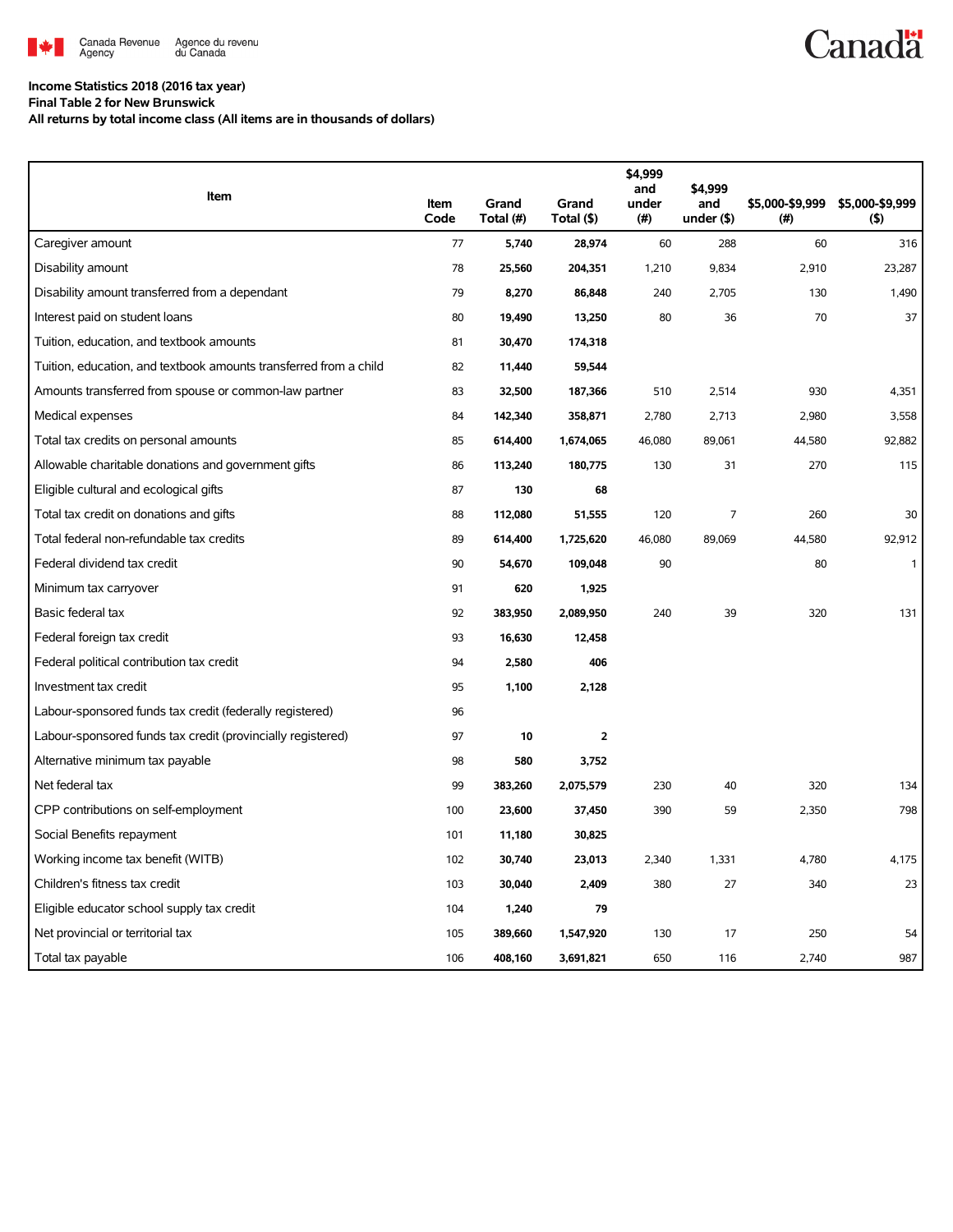| Item                                                                                             | Item<br>Code   | \$10,000-\$14,999<br>(#) | \$10,000-\$14,999<br>(5) | \$15,000-\$19,999<br>(# ) | \$15,000-\$19,999<br>(5) | \$20,000-\$24,999<br>(#) | \$20,000-\$24,999<br>(5) |
|--------------------------------------------------------------------------------------------------|----------------|--------------------------|--------------------------|---------------------------|--------------------------|--------------------------|--------------------------|
| Number of taxable returns                                                                        | $\mathbf{1}$   | 9,770                    |                          | 20,250                    |                          | 31,770                   |                          |
| Number of non-taxable returns                                                                    | $\overline{2}$ | 38,060                   |                          | 44,990                    |                          | 21,420                   |                          |
| Total number of returns                                                                          | 3              | 47,830                   |                          | 65,250                    |                          | 53,190                   |                          |
| Employment income                                                                                | 4              | 20,330                   | 187,103                  | 23,270                    | 295,125                  | 27,380                   | 462,408                  |
| Commissions (from employment)                                                                    | 5              | 450                      | 454                      | 560                       | 926                      | 700                      | 1,657                    |
| Other employment income                                                                          | 6              | 1,450                    | 4,904                    | 1,860                     | 5,204                    | 2,390                    | 7,354                    |
| Old age security (OAS) pension                                                                   | $\overline{7}$ | 14,260                   | 91,082                   | 36,100                    | 242,995                  | 22,310                   | 149,465                  |
| CPP or QPP benefits                                                                              | 8              | 19,680                   | 87,737                   | 37,860                    | 189,037                  | 25,980                   | 183,628                  |
| Other pensions and superannuation                                                                | 9              | 2,930                    | 9,442                    | 7,900                     | 28,686                   | 15,050                   | 90,922                   |
| Elected split-pension amount                                                                     | 10             | 1,610                    | 9,734                    | 2,970                     | 23,273                   | 4,640                    | 42,866                   |
| Universal child care benefit (UCCB)                                                              | 11             | 6,830                    | 6,523                    | 5,550                     | 5,735                    | 5,520                    | 4,949                    |
| Employment insurance and other<br>benefits                                                       | 12             | 6,900                    | 37,623                   | 10,490                    | 72,520                   | 12,660                   | 104,868                  |
| Taxable amount of dividends from<br>taxable Canadian corporations                                | 13             | 1,570                    | 2,067                    | 2,820                     | 4,075                    | 3,580                    | 7,392                    |
| Interest and other investment income                                                             | 14             | 3,420                    | 2,413                    | 6,040                     | 3,937                    | 6,820                    | 5,821                    |
| Net partnership income (limited or<br>non-active partners only)                                  | 15             |                          |                          |                           |                          |                          |                          |
| Net rental income                                                                                | 16             | 510                      | 916                      | 710                       | 934                      | 770                      | 1,502                    |
| Taxable capital gains                                                                            | 17             | 1,000                    | 1,239                    | 1,650                     | 2,149                    | 2,120                    | 3,015                    |
| <b>RRSP</b> income                                                                               | 18             | 1,240                    | 4,321                    | 1,750                     | 6,140                    | 2,370                    | 9,618                    |
| Other income                                                                                     | 19             | 4,330                    | 13,877                   | 4,220                     | 14,815                   | 4,420                    | 15,644                   |
| Net business income                                                                              | 20             | 3,390                    | 25,886                   | 3,100                     | 28,109                   | 2,610                    | 25,417                   |
| Net professional income                                                                          | 21             | 270                      | 1,859                    | 240                       | 1,937                    | 210                      | 1,871                    |
| Net commission income                                                                            | 22             | 260                      | 956                      |                           |                          | 230                      | 1,192                    |
| Net farming income                                                                               | 23             | 180                      | $-133$                   | 220                       | $-58$                    | 190                      | $-194$                   |
| Net fishing income                                                                               | 24             | 80                       | 159                      | 110                       | 468                      | 140                      | 925                      |
| Workers' compensation benefits                                                                   | 25             | 540                      | 3,239                    | 1,130                     | 7,724                    | 1,560                    | 13,584                   |
| Social assistance payments                                                                       | 26             | 7,070                    | 62,108                   | 2,710                     | 17,439                   | 1,140                    | 4,470                    |
| Net federal supplements                                                                          | 27             | 12,120                   | 44,951                   | 32,750                    | 200,447                  | 15,620                   | 51,571                   |
| Total income assessed                                                                            | 28             | 47,830                   | 599,296                  | 65,250                    | 1,153,928                | 53,190                   | 1,191,773                |
| Registered pension plan (RPP)<br>deduction                                                       | 29             | 570                      | 378                      | 1,050                     | 809                      | 2,070                    | 1,819                    |
| RRSP/PRPP deduction                                                                              | 30             | 700                      | 837                      | 1,390                     | 2,082                    | 2,180                    | 3,486                    |
| Deduction for elected split-pension<br>amount                                                    | 31             | 140                      | 183                      | 350                       | 589                      | 880                      | 2,114                    |
| Annual union, professional, or like<br>dues                                                      | 32             | 2,100                    | 392                      | 2,780                     | 606                      | 3,850                    | 1,028                    |
| Child care expenses                                                                              | 33             | 970                      | 2,152                    | 1,470                     | 3,753                    | 2,120                    | 6,406                    |
| Business investment loss                                                                         | 34             |                          |                          |                           |                          |                          |                          |
| Moving expenses                                                                                  | 35             | 120                      | 186                      | 120                       | 189                      | 140                      | 251                      |
| Support payments made                                                                            | 36             | 10                       | 45                       | 20                        | 130                      | 30                       | 75                       |
| Carrying charges and interest<br>expenses                                                        | 37             | 360                      | 407                      | 640                       | 556                      | 1,070                    | 910                      |
| Deduction for CPP/QPP contributions<br>on self-employment and other earnings                     | 38             | 3,050                    | 1,034                    | 2,600                     | 1,234                    | 2,110                    | 1,181                    |
| Deduction for provincial parental<br>insurance plan (PPIP) premiums on<br>self-employment income | 39             |                          |                          |                           |                          |                          |                          |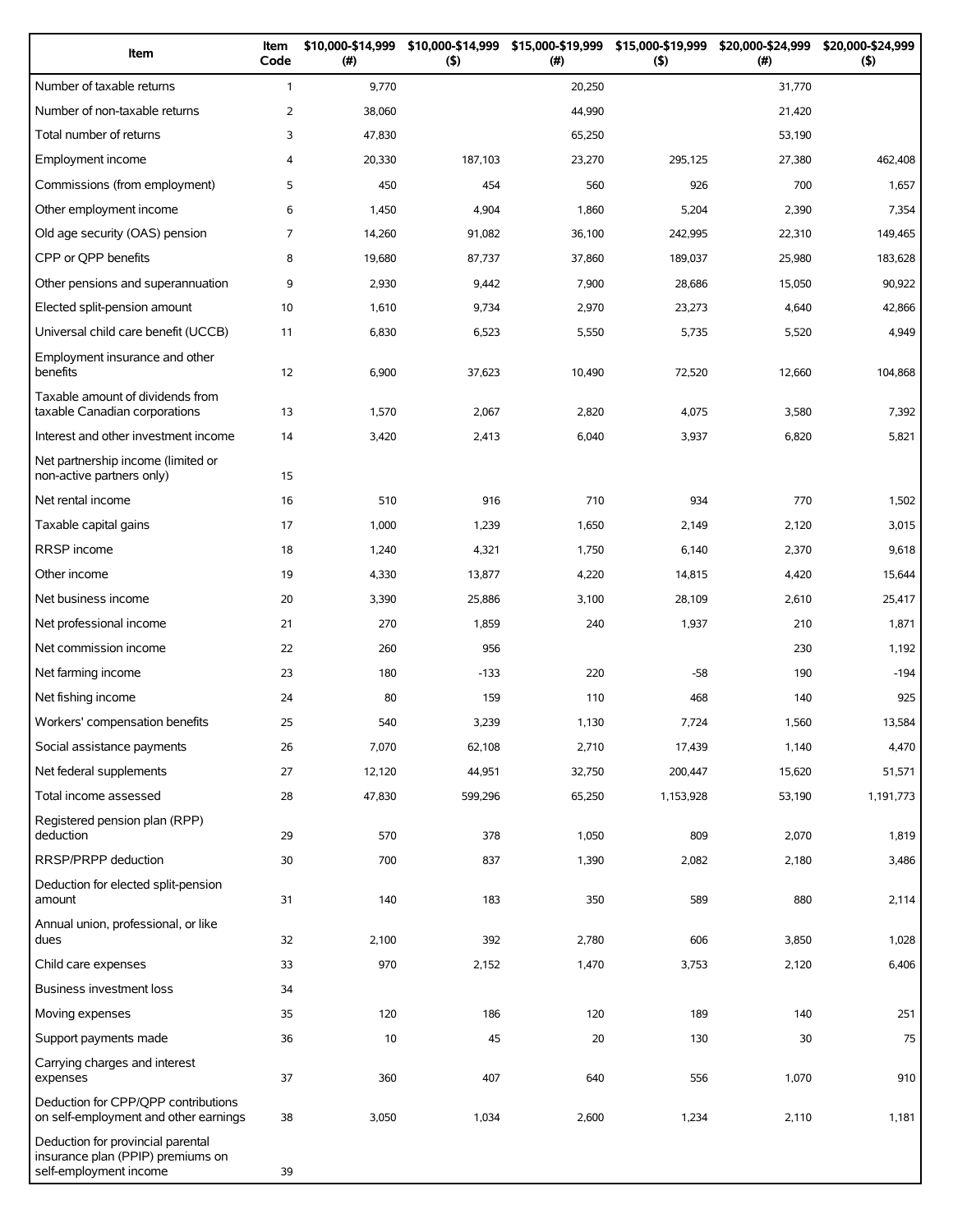| Item                                                                   | Item<br>Code | \$10,000-\$14,999<br>(#) | \$10,000-\$14,999<br>$($ \$) | \$15,000-\$19,999<br>(# ) | \$15,000-\$19,999<br>(5) | \$20,000-\$24,999<br>$(\#)$ | \$20,000-\$24,999<br>(5) |
|------------------------------------------------------------------------|--------------|--------------------------|------------------------------|---------------------------|--------------------------|-----------------------------|--------------------------|
| Exploration and development<br>expenses                                | 40           |                          |                              |                           |                          |                             |                          |
| Other employment expenses                                              | 41           | 230                      | 399                          | 420                       | 723                      | 700                         | 1,355                    |
| Clergy residence deduction                                             | 42           |                          |                              | 10                        | 66                       | 20                          | 123                      |
| Other deductions                                                       | 43           | 1,040                    | 845                          | 1,720                     | 1,385                    | 2,170                       | 1,769                    |
| Total deductions before adjustments                                    | 44           | 7,910                    | 7,001                        | 10,270                    | 12,245                   | 13,720                      | 20,620                   |
| Social benefits repayment                                              | 45           |                          |                              |                           |                          |                             |                          |
| Net income                                                             | 46           | 47,810                   | 592,413                      | 65,230                    | 1,141,771                | 53,180                      | 1,171,247                |
| Canadian Forces personnel and<br>police deduction                      | 47           |                          |                              |                           |                          |                             |                          |
| Security options deductions                                            | 48           |                          |                              |                           |                          |                             |                          |
| Other payments deduction                                               | 49           | 19,300                   | 110,298                      | 36,000                    | 225,611                  | 17,720                      | 69,625                   |
| Non-capital losses of other years                                      | 50           | 40                       | 49                           | 70                        | 205                      | 70                          | 246                      |
| Net capital losses of other years                                      | 51           | 50                       | 73                           | 100                       | 95                       | 170                         | 169                      |
| Capital gains deduction                                                | 52           |                          |                              |                           |                          |                             |                          |
| Northern residents deductions                                          | 53           |                          |                              |                           |                          |                             |                          |
| Additional deductions                                                  | 54           | 670                      | 754                          | 1,310                     | 3,437                    | 1,610                       | 3,499                    |
| Farming/fishing losses of prior years                                  | 55           |                          |                              | 10                        | 45                       |                             |                          |
| Total deductions from net income                                       | 56           | 19,610                   | 111,202                      | 36,480                    | 229,460                  | 18,330                      | 73,629                   |
| Taxable income assessed                                                | 57           | 46,190                   | 481,345                      | 64,800                    | 913,211                  | 52,970                      | 1,097,706                |
| Basic personal amount                                                  | 58           | 47,830                   | 545,824                      | 65,250                    | 746,750                  | 53,190                      | 609,133                  |
| Age amount                                                             | 59           | 14,420                   | 102,480                      | 36,220                    | 257,900                  | 22,440                      | 159,797                  |
| Spouse or common-law partner<br>amount                                 | 60           | 2,520                    | 20,431                       | 3,340                     | 18,850                   | 3,920                       | 21,015                   |
| Amount for an eligible dependant                                       | 61           | 3,050                    | 33,510                       | 2,480                     | 27,010                   | 2,500                       | 26,725                   |
| Family caregiver amount for children<br>under 18 years of age          | 62           | 290                      | 796                          | 180                       | 452                      | 210                         | 515                      |
| Amount for infirm dependants age 18<br>or older                        | 63           | 20                       | 98                           | 50                        | 222                      | 60                          | 334                      |
| CPP or QPP contributions through<br>employment                         | 64           | 18,820                   | 6,593                        | 22,460                    | 11,579                   | 26,580                      | 19,147                   |
| CPP or OPP contributions on<br>self-employment and other earnings      | 65           | 3,050                    | 1,034                        | 2,600                     | 1,234                    | 2,110                       | 1,181                    |
| Employment insurance premiums                                          | 66           | 18,480                   | 3,465                        | 21,740                    | 5,449                    | 25,960                      | 8,515                    |
| PPIP premiums paid                                                     | 67           |                          |                              |                           |                          |                             |                          |
| PPIP premiums payable on<br>employment income                          | 68           |                          |                              |                           |                          |                             |                          |
| PPIP premiums payable on<br>self-employment income                     | 69           |                          |                              |                           |                          |                             |                          |
| Volunteer firefighters' amount/search<br>and rescue volunteers' amount | 70           | 60                       | 177                          | 90                        | 255                      | 110                         | 342                      |
| Canada employment amount                                               | 71           | 20,730                   | 23,214                       | 23,770                    | 26,812                   | 28,330                      | 31,837                   |
| Public transit amount                                                  | 72           | 450                      | 214                          | 560                       | 236                      | 620                         | 282                      |
| Children's arts amount                                                 | 73           | 110                      | 40                           | 170                       | 43                       | 200                         | 51                       |
| Home accessibility expenses                                            | 74           |                          |                              | 10                        | 34                       | 30                          | 87                       |
| Home buyers' amount                                                    | 75           | 50                       | 210                          | 110                       | 495                      | 220                         | 991                      |
| Pension income amount                                                  | 76           | 4,280                    | 6,756                        | 10,410                    | 17,322                   | 18,200                      | 34,359                   |
| Caregiver amount                                                       | 77           | 160                      | 840                          | 250                       | 1,189                    | 430                         | 1,913                    |
| Disability amount                                                      | 78           | 2,610                    | 20,785                       | 2,580                     | 20,465                   | 2,770                       | 22,032                   |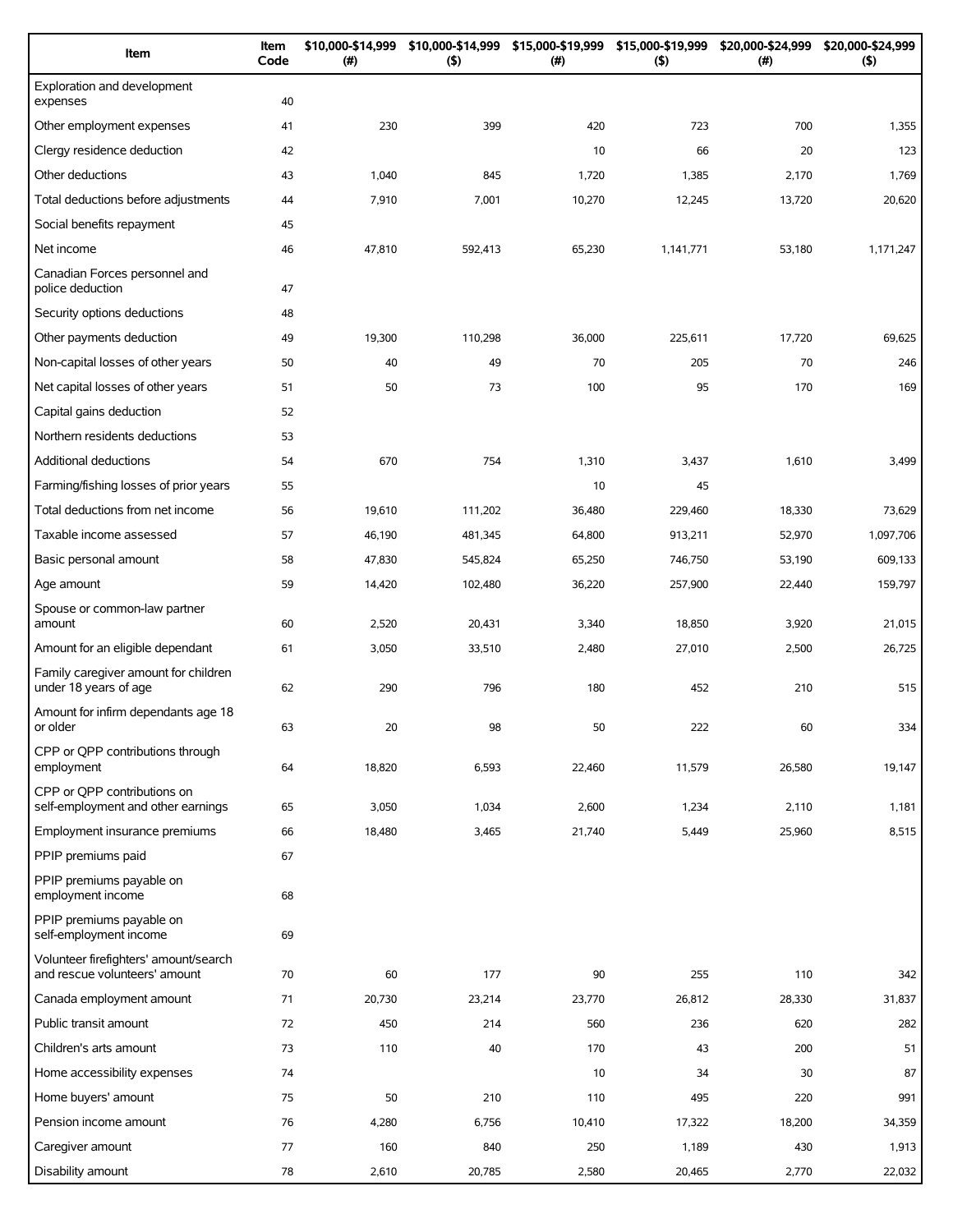| Item                                                                 | Item<br>Code | \$10,000-\$14,999<br>(#) | (5)     | \$10,000-\$14,999 \$15,000-\$19,999 \$15,000-\$19,999<br>(# ) | (5)     | \$20,000-\$24,999<br>(#) | \$20,000-\$24,999<br>(5) |
|----------------------------------------------------------------------|--------------|--------------------------|---------|---------------------------------------------------------------|---------|--------------------------|--------------------------|
| Disability amount transferred from a<br>dependant                    | 79           | 340                      | 3,974   | 410                                                           | 4,283   | 500                      | 4,870                    |
| Interest paid on student loans                                       | 80           | 300                      | 108     | 750                                                           | 395     | 1,330                    | 717                      |
| Tuition, education, and textbook<br>amounts                          | 81           | 2,490                    | 2,218   | 5,710                                                         | 19,552  | 4,770                    | 28,248                   |
| Tuition, education, and textbook<br>amounts transferred from a child | 82           | 20                       | 49      | 90                                                            | 321     | 180                      | 820                      |
| Amounts transferred from spouse or<br>common-law partner             | 83           | 5,320                    | 27,896  | 6,430                                                         | 39,138  | 4,630                    | 29,232                   |
| Medical expenses                                                     | 84           | 5,870                    | 8,226   | 10,880                                                        | 21,143  | 16,600                   | 36,320                   |
| Total tax credits on personal amounts                                | 85           | 47,830                   | 121,342 | 65,250                                                        | 183,170 | 53,190                   | 155,771                  |
| Allowable charitable donations and<br>government gifts               | 86           | 830                      | 405     | 2,710                                                         | 1,717   | 5,790                    | 4,259                    |
| Eligible cultural and ecological gifts                               | 87           |                          |         |                                                               |         | 20                       | 8                        |
| Total tax credit on donations and gifts                              | 88           | 810                      | 105     | 2,640                                                         | 449     | 5,700                    | 1,122                    |
| Total federal non-refundable tax<br>credits                          | 89           | 47,830                   | 121,447 | 65,250                                                        | 183.619 | 53,190                   | 156,893                  |
| Federal dividend tax credit                                          | 90           | 420                      | 27      | 950                                                           | 151     | 2,010                    | 429                      |
| Minimum tax carryover                                                | 91           |                          |         |                                                               |         | 10                       | 9                        |
| Basic federal tax                                                    | 92           | 5,060                    | 946     | 16,300                                                        | 8,565   | 27,520                   | 25,211                   |
| Federal foreign tax credit                                           | 93           |                          |         | 190                                                           | 17      | 450                      | 44                       |
| Federal political contribution tax credit                            | 94           |                          |         |                                                               |         | 50                       | $\overline{4}$           |
| Investment tax credit                                                | 95           | 10                       | 1       | 30                                                            | 9       | 40                       | 28                       |
| Labour-sponsored funds tax credit<br>(federally registered)          | 96           |                          |         |                                                               |         |                          |                          |
| Labour-sponsored funds tax credit<br>(provincially registered)       | 97           |                          |         |                                                               |         |                          |                          |
| Alternative minimum tax payable                                      | 98           |                          |         |                                                               |         |                          |                          |
| Net federal tax                                                      | 99           | 5,000                    | 945     | 16,220                                                        | 8,544   | 27,450                   | 25,139                   |
| CPP contributions on<br>self-employment                              | 100          | 3,050                    | 2,069   | 2,600                                                         | 2,468   | 2,110                    | 2,362                    |
| Social Benefits repayment                                            | 101          |                          |         |                                                               |         |                          |                          |
| Working income tax benefit (WITB)                                    | 102          | 8,320                    | 7,585   | 8,820                                                         | 5,471   | 3,260                    | 3,026                    |
| Children's fitness tax credit                                        | 103          | 570                      | 38      | 740                                                           | 49      | 930                      | 61                       |
| Eligible educator school supply tax<br>credit                        | 104          |                          |         |                                                               |         |                          |                          |
| Net provincial or territorial tax                                    | 105          | 4,790                    | 997     | 14,810                                                        | 5,188   | 30,080                   | 18,552                   |
| Total tax payable                                                    | 106          | 9,770                    | 4,015   | 20,250                                                        | 16,205  | 31,770                   | 46,059                   |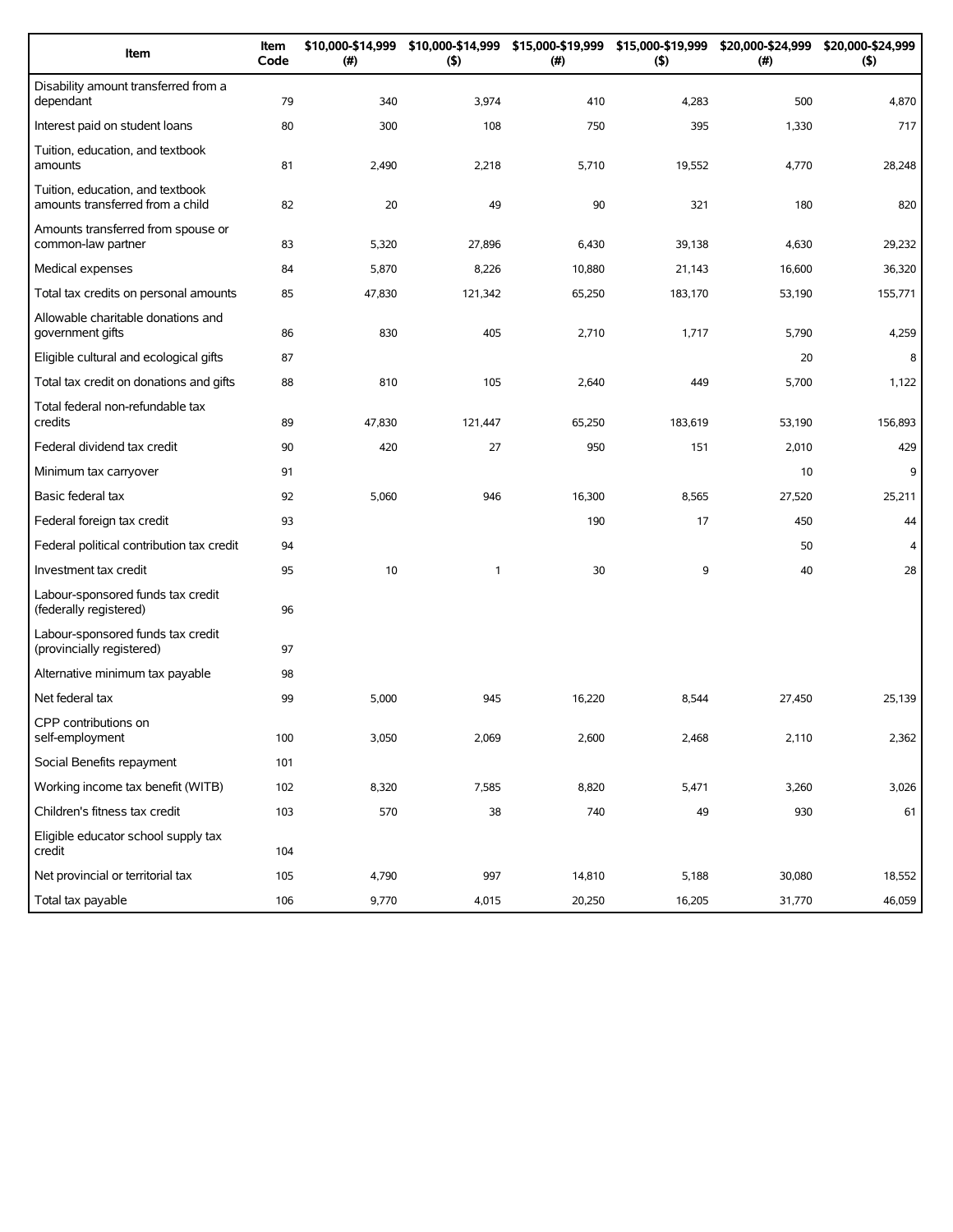| Item                                                                                             | Item<br>Code   | \$25,000-\$29,999<br>(#) | \$25,000-\$29,999<br>(5) | \$30,000-\$34,999<br>(# ) | \$30,000-\$34,999<br>(5) | \$35,000-\$39,999<br>(#) | \$35,000-\$39,999<br>(5) |
|--------------------------------------------------------------------------------------------------|----------------|--------------------------|--------------------------|---------------------------|--------------------------|--------------------------|--------------------------|
| Number of taxable returns                                                                        | $\mathbf{1}$   | 37,710                   |                          | 39,230                    |                          | 38,950                   |                          |
| Number of non-taxable returns                                                                    | $\overline{2}$ | 7,520                    |                          | 3,300                     |                          | 1,650                    |                          |
| Total number of returns                                                                          | 3              | 45,220                   |                          | 42,530                    |                          | 40,600                   |                          |
| Employment income                                                                                | 4              | 29,730                   | 625,138                  | 30,290                    | 761,124                  | 29,520                   | 900,016                  |
| Commissions (from employment)                                                                    | 5              | 770                      | 2,610                    | 820                       | 3,430                    | 770                      | 4,658                    |
| Other employment income                                                                          | 6              | 2,500                    | 7,633                    | 2,760                     | 7,670                    | 3,360                    | 9,287                    |
| Old age security (OAS) pension                                                                   | $\overline{7}$ | 12,930                   | 85,367                   | 10,400                    | 68,735                   | 9,830                    | 64,649                   |
| CPP or QPP benefits                                                                              | 8              | 17,010                   | 118,276                  | 14,520                    | 103,922                  | 13,900                   | 102,162                  |
| Other pensions and superannuation                                                                | 9              | 11,410                   | 120,455                  | 9,980                     | 143,699                  | 10,010                   | 177,699                  |
| Elected split-pension amount                                                                     | 10             | 3,800                    | 43,125                   | 3,220                     | 42,576                   | 3,440                    | 44,854                   |
| Universal child care benefit (UCCB)                                                              | 11             | 5,400                    | 4,696                    | 5,250                     | 4,505                    | 4,760                    | 4,064                    |
| Employment insurance and other<br>benefits                                                       | 12             | 13,610                   | 130,614                  | 13,380                    | 142,191                  | 10,740                   | 107,179                  |
| Taxable amount of dividends from<br>taxable Canadian corporations                                | 13             | 3,340                    | 8,648                    | 3,480                     | 12,509                   | 3,960                    | 15,854                   |
| Interest and other investment income                                                             | 14             | 5,670                    | 4,766                    | 5,610                     | 5,553                    | 5,760                    | 6,100                    |
| Net partnership income (limited or<br>non-active partners only)                                  | 15             | 20                       | 64                       | 10                        | -8                       |                          |                          |
| Net rental income                                                                                | 16             | 760                      | 787                      | 740                       | 1,296                    | 840                      | 1,138                    |
| Taxable capital gains                                                                            | 17             | 2,030                    | 3,500                    | 2,050                     | 3,758                    | 2,320                    | 4,438                    |
| <b>RRSP</b> income                                                                               | 18             | 2,480                    | 11,342                   | 2,780                     | 13,071                   | 3,030                    | 15,514                   |
| Other income                                                                                     | 19             | 4,380                    | 16,431                   | 4,510                     | 17,417                   | 4,670                    | 19,271                   |
| Net business income                                                                              | 20             | 2,110                    | 23,953                   | 1,900                     | 22,662                   | 1,720                    | 19,090                   |
| Net professional income                                                                          | 21             | 180                      | 1,892                    | 180                       | 2,168                    | 180                      | 2,275                    |
| Net commission income                                                                            | 22             | 250                      | 1,461                    | 240                       | 1,430                    | 240                      | 1,545                    |
| Net farming income                                                                               | 23             | 200                      | 146                      | 200                       | 157                      | 180                      | 76                       |
| Net fishing income                                                                               | 24             | 140                      | 1,119                    | 140                       | 1,213                    | 110                      | 1,262                    |
| Workers' compensation benefits                                                                   | 25             | 1,440                    | 15,775                   | 1,210                     | 15,034                   | 1,090                    | 13,561                   |
| Social assistance payments                                                                       | 26             | 510                      | 1,840                    | 250                       | 779                      | 130                      | 391                      |
| Net federal supplements                                                                          | 27             | 3,450                    | 10,944                   | 1,330                     | 4,347                    | 720                      | 2,169                    |
| Total income assessed                                                                            | 28             | 45,220                   | 1,242,279                | 42,530                    | 1,380,772                | 40,600                   | 1,518,713                |
| Registered pension plan (RPP)<br>deduction                                                       | 29             | 3,430                    | 3,840                    | 5,550                     | 7,872                    | 8,930                    | 17,427                   |
| RRSP/PRPP deduction                                                                              | 30             | 3,490                    | 5,846                    | 4,820                     | 9,194                    | 6,060                    | 13,027                   |
| Deduction for elected split-pension<br>amount                                                    | 31             | 1,820                    | 6,701                    | 2,520                     | 13,294                   | 3,230                    | 20,711                   |
| Annual union, professional, or like<br>dues                                                      | 32             | 5,020                    | 1,593                    | 6,480                     | 2,472                    | 8,660                    | 4,033                    |
| Child care expenses                                                                              | 33             | 2,430                    | 8,423                    | 2,700                     | 10,875                   | 2,560                    | 11,356                   |
| Business investment loss                                                                         | 34             |                          |                          |                           |                          |                          |                          |
| Moving expenses                                                                                  | 35             | 180                      | 434                      | 140                       | 370                      | 140                      | 501                      |
| Support payments made                                                                            | 36             | 40                       | 165                      | 70                        | 277                      | 70                       | 405                      |
| Carrying charges and interest<br>expenses                                                        | 37             | 1,170                    | 920                      | 1,310                     | 1,279                    | 1,480                    | 1,450                    |
| Deduction for CPP/QPP contributions<br>on self-employment and other earnings                     | 38             | 1,800                    | 1,197                    | 1,580                     | 1,147                    | 1,400                    | 1,035                    |
| Deduction for provincial parental<br>insurance plan (PPIP) premiums on<br>self-employment income | 39             |                          |                          |                           |                          |                          |                          |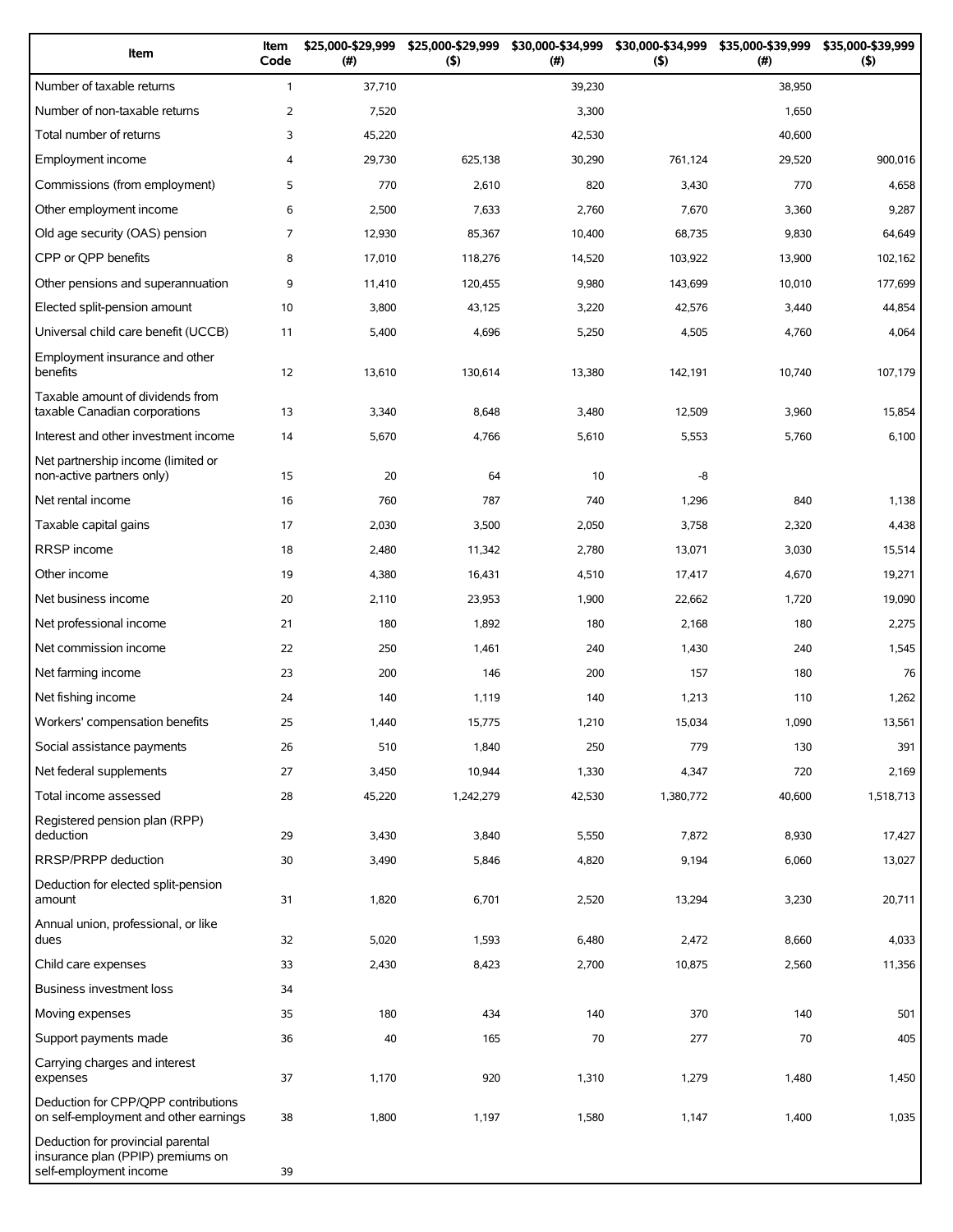| Item                                                                   | Item<br>Code | \$25,000-\$29,999<br>(#) | \$25,000-\$29,999<br>(5) | \$30,000-\$34,999<br>(# ) | \$30,000-\$34,999<br>(5) | \$35,000-\$39,999<br>$(\#)$ | \$35,000-\$39,999<br>(5) |
|------------------------------------------------------------------------|--------------|--------------------------|--------------------------|---------------------------|--------------------------|-----------------------------|--------------------------|
| Exploration and development<br>expenses                                | 40           |                          |                          |                           |                          |                             |                          |
| Other employment expenses                                              | 41           | 1,110                    | 2,373                    | 1,390                     | 3,516                    | 1,400                       | 3,865                    |
| Clergy residence deduction                                             | 42           | 30                       | 187                      | 50                        | 345                      | 70                          | 619                      |
| Other deductions                                                       | 43           |                          |                          | 2,030                     | 1,385                    | 1,880                       | 1,594                    |
| Total deductions before adjustments                                    | 44           | 17,130                   | 33,282                   | 20,340                    | 52,144                   | 23,590                      | 76,072                   |
| Social benefits repayment                                              | 45           |                          |                          |                           |                          |                             |                          |
| Net income                                                             | 46           | 45,220                   | 1,209,022                | 42,530                    | 1,328,629                | 40,590                      | 1,442,643                |
| Canadian Forces personnel and<br>police deduction                      | 47           |                          |                          |                           |                          |                             |                          |
| Security options deductions                                            | 48           |                          |                          | 10                        | 23                       |                             |                          |
| Other payments deduction                                               | 49           | 5,130                    | 28,559                   | 2,710                     | 20,160                   | 1,910                       | 16,121                   |
| Non-capital losses of other years                                      | 50           | 60                       | 371                      | 40                        | 271                      | 30                          | 185                      |
| Net capital losses of other years                                      | 51           | 240                      | 261                      | 270                       | 313                      | 340                         | 438                      |
| Capital gains deduction                                                | 52           |                          |                          |                           |                          | 30                          | 303                      |
| Northern residents deductions                                          | 53           |                          |                          |                           |                          |                             |                          |
| Additional deductions                                                  | 54           | 1,000                    | 3,056                    | 620                       | 2,365                    | 450                         | 1,863                    |
| Farming/fishing losses of prior years                                  | 55           |                          |                          | 10                        | 74                       | 20                          | 131                      |
| Total deductions from net income                                       | 56           | 6,000                    | 32,417                   | 3,540                     | 23,357                   | 2,700                       | 19,072                   |
| Taxable income assessed                                                | 57           | 45,070                   | 1,176,648                | 42,420                    | 1,305,289                | 40,520                      | 1,423,597                |
| Basic personal amount                                                  | 58           | 45,220                   | 518,192                  | 42,530                    | 487,512                  | 40,600                      | 465,495                  |
| Age amount                                                             | 59           | 13,040                   | 92,874                   | 10,540                    | 75,066                   | 9,940                       | 69,430                   |
| Spouse or common-law partner<br>amount                                 | 60           | 3,670                    | 22,245                   | 3,130                     | 21,206                   | 2,800                       | 19,581                   |
| Amount for an eligible dependant                                       | 61           | 2,400                    | 25,546                   | 2,080                     | 22,006                   | 1,760                       | 18,459                   |
| Family caregiver amount for children<br>under 18 years of age          | 62           | 210                      | 519                      | 250                       | 598                      | 250                         | 628                      |
| Amount for infirm dependants age 18<br>or older                        | 63           | 60                       | 302                      | 70                        | 344                      | 70                          | 350                      |
| CPP or QPP contributions through<br>employment                         | 64           | 28,980                   | 26,677                   | 29,550                    | 33,207                   | 28,710                      | 39,821                   |
| CPP or OPP contributions on<br>self-employment and other earnings      | 65           | 1,800                    | 1,197                    | 1,580                     | 1,147                    | 1,400                       | 1,035                    |
| Employment insurance premiums                                          | 66           | 28,510                   | 11,487                   | 29,120                    | 13,929                   | 28,340                      | 16,467                   |
| PPIP premiums paid                                                     | 67           |                          |                          |                           |                          |                             |                          |
| PPIP premiums payable on<br>employment income                          | 68           |                          |                          |                           |                          |                             |                          |
| PPIP premiums payable on<br>self-employment income                     | 69           |                          |                          |                           |                          |                             |                          |
| Volunteer firefighters' amount/search<br>and rescue volunteers' amount | 70           | 180                      | 525                      | 240                       | 717                      | 250                         | 747                      |
| Canada employment amount                                               | 71           | 30,800                   | 34,681                   | 31,480                    | 35,412                   | 31,040                      | 34,749                   |
| Public transit amount                                                  | 72           | 470                      | 232                      | 390                       | 187                      | 290                         | 163                      |
| Children's arts amount                                                 | 73           | 310                      | 83                       | 330                       | 79                       | 410                         | 96                       |
| Home accessibility expenses                                            | 74           | 30                       | 132                      | 30                        | 91                       | 40                          | 147                      |
| Home buyers' amount                                                    | 75           | 320                      | 1,468                    | 450                       | 2,036                    | 430                         | 2,006                    |
| Pension income amount                                                  | 76           | 13,630                   | 26,843                   | 11,760                    | 23,225                   | 11,510                      | 22,761                   |
| Caregiver amount                                                       | 77           | 610                      | 2,926                    | 670                       | 3,234                    | 590                         | 2,980                    |
| Disability amount                                                      | 78           | 2,430                    | 19,432                   | 2,100                     | 16,832                   | 1,900                       | 15,181                   |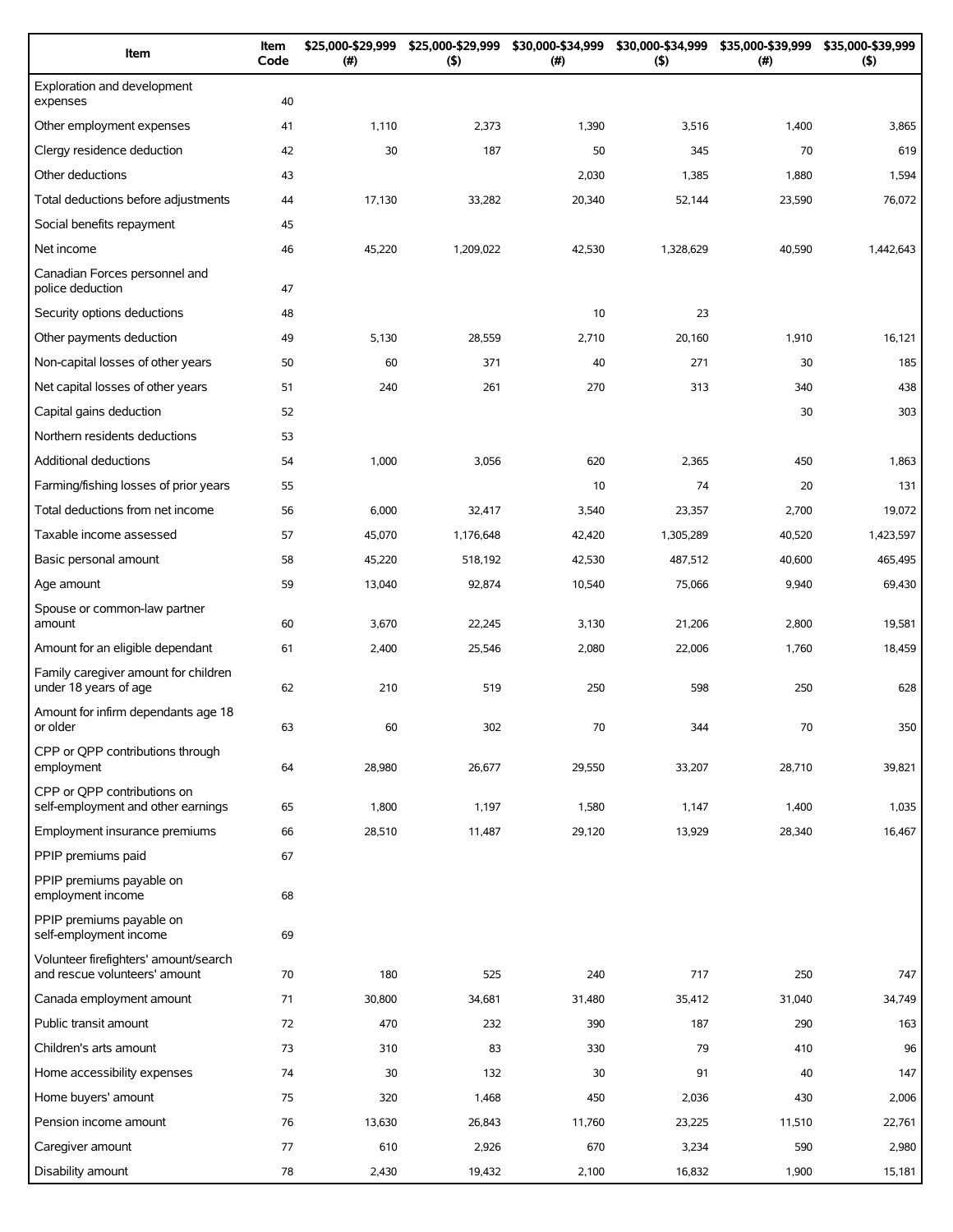| Item                                                                 | Item<br>Code | \$25,000-\$29,999<br>(#) | \$25,000-\$29,999<br>(5) | \$30,000-\$34,999<br>(# ) | \$30,000-\$34,999<br>(5) | \$35,000-\$39,999<br>(#) | \$35,000-\$39,999<br>(5) |
|----------------------------------------------------------------------|--------------|--------------------------|--------------------------|---------------------------|--------------------------|--------------------------|--------------------------|
| Disability amount transferred from a<br>dependant                    | 79           | 600                      | 5,907                    | 710                       | 7,012                    | 720                      | 7,053                    |
| Interest paid on student loans                                       | 80           | 1,830                    | 1,001                    | 2,110                     | 1,209                    | 2,000                    | 1,212                    |
| Tuition, education, and textbook<br>amounts                          | 81           | 4,020                    | 26,481                   | 3,110                     | 23,237                   | 2,210                    | 17,617                   |
| Tuition, education, and textbook<br>amounts transferred from a child | 82           | 300                      | 1,351                    | 410                       | 1,946                    | 540                      | 2,647                    |
| Amounts transferred from spouse or<br>common-law partner             | 83           | 3,300                    | 20,227                   | 2,500                     | 14,607                   | 2,020                    | 11,178                   |
| Medical expenses                                                     | 84           | 18,150                   | 44,248                   | 16,950                    | 43,002                   | 15,050                   | 39,025                   |
| Total tax credits on personal amounts                                | 85           | 45,220                   | 132,688                  | 42,530                    | 124,178                  | 40,600                   | 118,328                  |
| Allowable charitable donations and<br>government gifts               | 86           | 7,060                    | 5,958                    | 8,230                     | 7,866                    | 9,300                    | 9,521                    |
| Eligible cultural and ecological gifts                               | 87           |                          |                          |                           |                          | 10                       | $\overline{2}$           |
| Total tax credit on donations and gifts                              | 88           | 6,940                    | 1,593                    | 8,120                     | 2,117                    | 9,150                    | 2,577                    |
| Total federal non-refundable tax<br>credits                          | 89           | 45,220                   | 134,281                  | 42,530                    | 126.295                  | 40,600                   | 120,905                  |
| Federal dividend tax credit                                          | 90           | 2,720                    | 695                      | 3,150                     | 1,182                    | 3,760                    | 1,640                    |
| Minimum tax carryover                                                | 91           |                          |                          | 30                        | 39                       | 30                       | 64                       |
| Basic federal tax                                                    | 92           | 34,740                   | 48,361                   | 37,110                    | 71,862                   | 37,580                   | 92,906                   |
| Federal foreign tax credit                                           | 93           | 630                      | 56                       | 810                       | 105                      | 1,050                    | 154                      |
| Federal political contribution tax credit                            | 94           | 80                       | 8                        | 100                       | 9                        | 160                      | 18                       |
| Investment tax credit                                                | 95           | 60                       | 47                       | 60                        | 68                       | 60                       | 59                       |
| Labour-sponsored funds tax credit<br>(federally registered)          | 96           |                          |                          |                           |                          |                          |                          |
| Labour-sponsored funds tax credit<br>(provincially registered)       | 97           |                          |                          |                           |                          |                          |                          |
| Alternative minimum tax payable                                      | 98           |                          |                          |                           |                          |                          |                          |
| Net federal tax                                                      | 99           | 34,680                   | 48,251                   | 37,080                    | 71,684                   | 37,540                   | 92,677                   |
| CPP contributions on<br>self-employment                              | 100          | 1,800                    | 2,394                    | 1,580                     | 2,294                    | 1,400                    | 2,070                    |
| Social Benefits repayment                                            | 101          |                          |                          |                           |                          |                          |                          |
| Working income tax benefit (WITB)                                    | 102          | 2,550                    | 1,157                    | 480                       | 173                      | 110                      | 43                       |
| Children's fitness tax credit                                        | 103          | 1,220                    | $77\,$                   | 1,540                     | 101                      | 1,690                    | 114                      |
| Eligible educator school supply tax<br>credit                        | 104          | 20                       | 1                        | 30                        | $\overline{2}$           |                          |                          |
| Net provincial or territorial tax                                    | 105          | 35,980                   | 36,515                   | 38,680                    | 54,957                   | 38,740                   | 71,370                   |
| Total tax payable                                                    | 106          | 37,710                   | 87,163                   | 39,230                    | 128,939                  | 38,950                   | 166,122                  |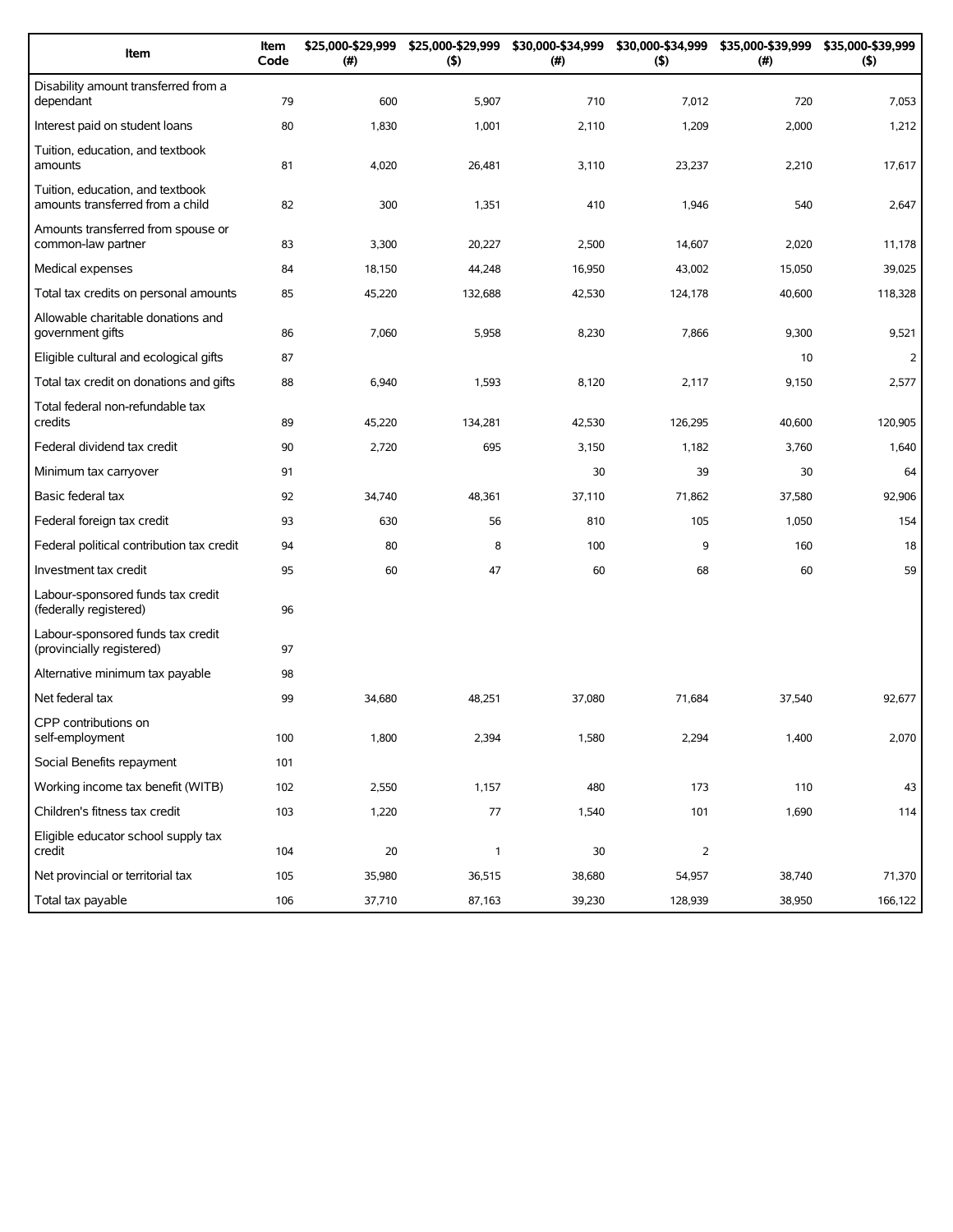| Item                                                                                          | Item<br>Code   | \$40,000-\$44,999<br>(#) | \$40,000-\$44,999<br>(5) | \$45,000-\$49,999<br>(#) | \$45,000-\$49,999<br>(5) | \$50,000-<br>\$54,999<br>(# ) | \$50,000-<br>\$54,999<br>(5) |
|-----------------------------------------------------------------------------------------------|----------------|--------------------------|--------------------------|--------------------------|--------------------------|-------------------------------|------------------------------|
| Number of taxable returns                                                                     | $\mathbf{1}$   | 36,070                   |                          | 30,960                   |                          | 23,800                        |                              |
| Number of non-taxable returns                                                                 | 2              | 810                      |                          | 410                      |                          | 240                           |                              |
| Total number of returns                                                                       | 3              | 36,880                   |                          | 31,370                   |                          | 24,040                        |                              |
| Employment income                                                                             | $\overline{4}$ | 27,410                   | 969,920                  | 22,690                   | 902,496                  | 18,470                        | 824,651                      |
| Commissions (from employment)                                                                 | 5              | 790                      | 5,847                    | 700                      | 7,292                    | 560                           | 6,572                        |
| Other employment income                                                                       | 6              | 3,300                    | 10,471                   | 3,350                    | 11,719                   | 2,780                         | 9,433                        |
| Old age security (OAS) pension                                                                | $\overline{7}$ | 8,320                    | 54,729                   | 7,590                    | 49,777                   | 4,980                         | 32,573                       |
| CPP or OPP benefits                                                                           | 8              | 12,430                   | 92,864                   | 11,250                   | 85,982                   | 7,700                         | 61,128                       |
| Other pensions and superannuation                                                             | 9              | 9,260                    | 201,880                  | 8,840                    | 222,991                  | 6,120                         | 182,329                      |
| Elected split-pension amount                                                                  | 10             | 3,130                    | 39,489                   | 3,110                    | 39,127                   | 1,040                         | 11,735                       |
| Universal child care benefit (UCCB)                                                           | 11             | 4,440                    | 3,759                    | 3,480                    | 3,026                    | 2,630                         | 2,368                        |
| Employment insurance and other benefits                                                       | 12             | 8,970                    | 78,592                   | 6,370                    | 52,840                   | 4,320                         | 36,366                       |
| Taxable amount of dividends from taxable Canadian<br>corporations                             | 13             | 4,190                    | 19,960                   | 4,240                    | 22,087                   | 3,480                         | 21,543                       |
| Interest and other investment income                                                          | 14             | 5,810                    | 5,731                    | 5,470                    | 6,360                    | 4,220                         | 5,010                        |
| Net partnership income (limited or non-active partners<br>only)                               | 15             |                          |                          | 20                       | 58                       |                               |                              |
| Net rental income                                                                             | 16             | 780                      | 856                      | 830                      | 818                      | 700                           | 1,008                        |
| Taxable capital gains                                                                         | 17             | 2,470                    | 4,689                    | 2,430                    | 5,314                    | 1,970                         | 4,734                        |
| <b>RRSP</b> income                                                                            | 18             | 3,270                    | 17,660                   | 3,000                    | 16,464                   | 2,450                         | 13,475                       |
| Other income                                                                                  | 19             | 4,630                    | 21,744                   | 4,280                    | 20,883                   | 3,360                         | 17,552                       |
| Net business income                                                                           | 20             | 1,540                    | 17,853                   | 1,440                    | 20,594                   | 1,090                         | 15,920                       |
| Net professional income                                                                       | 21             | 170                      | 2,150                    | 170                      | 1,707                    | 170                           | 2,419                        |
| Net commission income                                                                         | 22             | 230                      | 1,902                    | 210                      | 1,964                    | 160                           | 1,452                        |
| Net farming income                                                                            | 23             | 170                      | 113                      | 120                      | 46                       | 120                           | $-17$                        |
| Net fishing income                                                                            | 24             | 110                      | 1,926                    | 90                       | 2,063                    | 90                            | 2,513                        |
| Workers' compensation benefits                                                                | 25             | 880                      | 10,050                   | 670                      | 8,147                    | 480                           | 6,140                        |
| Social assistance payments                                                                    | 26             | 60                       | 218                      |                          |                          |                               |                              |
| Net federal supplements                                                                       | 27             | 430                      | 1,252                    | 240                      | 735                      | 130                           | 358                          |
| Total income assessed                                                                         | 28             | 36,880                   | 1,564,914                | 31,370                   | 1,484,136                | 24,040                        | 1,260,145                    |
| Registered pension plan (RPP) deduction                                                       | 29             | 10,400                   | 24,044                   | 9,340                    | 24,906                   | 8,150                         | 25,055                       |
| RRSP/PRPP deduction                                                                           | 30             | 7,080                    | 17,731                   | 7,130                    | 21,030                   | 6,730                         | 23,446                       |
| Deduction for elected split-pension amount                                                    | 31             | 3,500                    | 26,561                   | 3,660                    | 33,254                   | 3,090                         | 34,276                       |
| Annual union, professional, or like dues                                                      | 32             | 9,790                    | 5,083                    | 8,580                    | 4,903                    | 7,150                         | 4,674                        |
| Child care expenses                                                                           | 33             | 2,490                    | 11,701                   | 2,060                    | 10,401                   | 1,650                         | 8,915                        |
| <b>Business investment loss</b>                                                               | 34             | 20                       | 227                      |                          |                          |                               |                              |
| Moving expenses                                                                               | 35             | 140                      | 487                      | 100                      | 363                      | 90                            | 473                          |
| Support payments made                                                                         | 36             | 80                       | 442                      | 90                       | 642                      | 70                            | 479                          |
| Carrying charges and interest expenses                                                        | 37             | 1,590                    | 1,679                    | 1,540                    | 1,941                    | 1,340                         | 1,980                        |
| Deduction for CPP/QPP contributions on<br>self-employment and other earnings                  | 38             | 1,280                    | 1,035                    | 1,200                    | 1,123                    | 1,000                         | 966                          |
| Deduction for provincial parental insurance plan<br>(PPIP) premiums on self-employment income | 39             |                          |                          |                          |                          |                               |                              |
| Exploration and development expenses                                                          | 40             |                          |                          |                          |                          |                               |                              |
| Other employment expenses                                                                     | 41             | 1,370                    | 4,013                    | 1,430                    | 5,087                    | 1,360                         | 5,769                        |
| Clergy residence deduction                                                                    | 42             | 70                       | 650                      | 90                       | 876                      | 80                            | 962                          |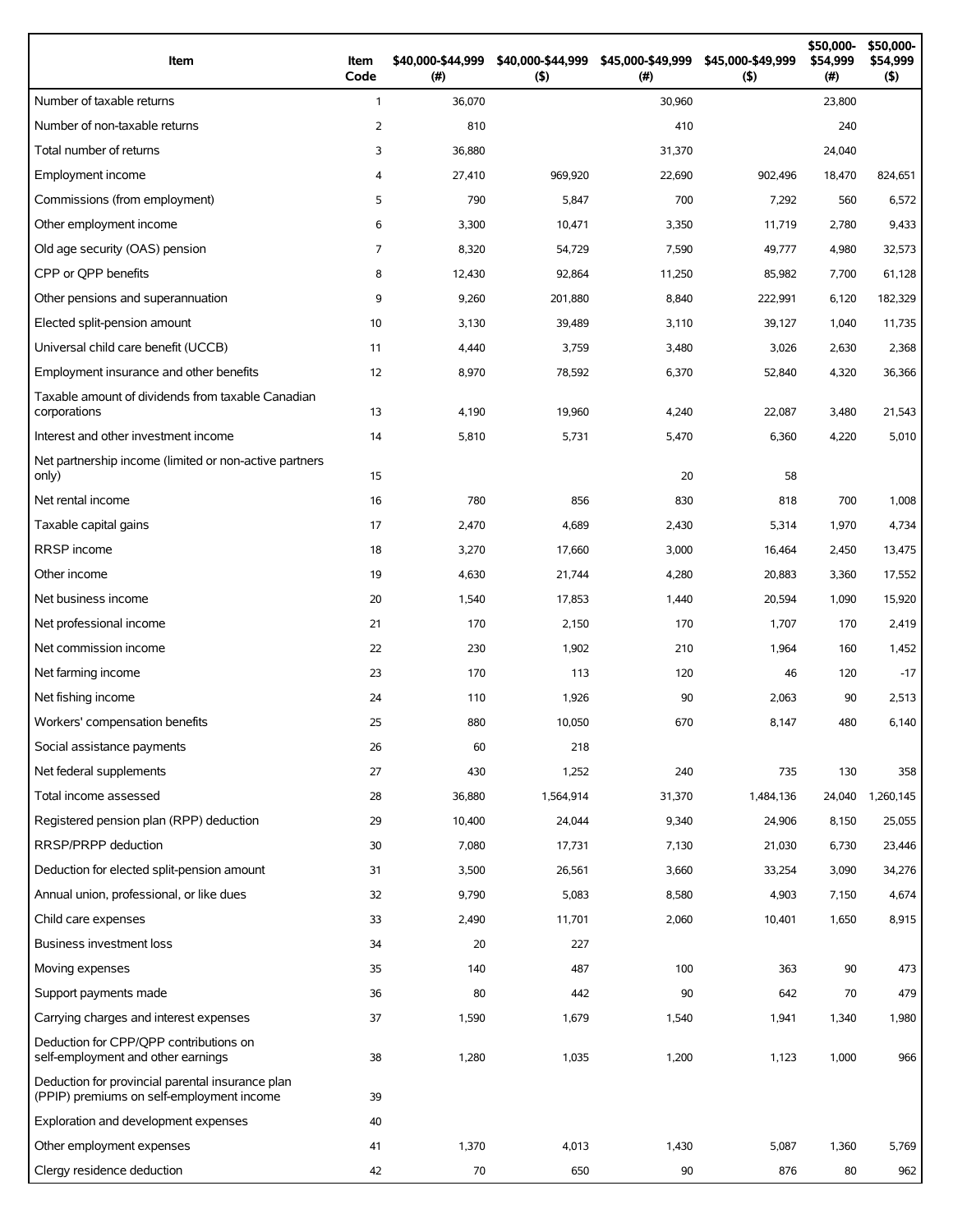| Item                                                                 | Item<br>Code | \$40,000-\$44,999<br>(#) | \$40,000-\$44,999<br>(5) | \$45,000-\$49,999<br>(# ) | \$45,000-\$49,999<br>$($ \$) | \$50,000-<br>\$54,999<br>$(\#)$ | \$50,000-<br>\$54,999<br>$($ \$) |
|----------------------------------------------------------------------|--------------|--------------------------|--------------------------|---------------------------|------------------------------|---------------------------------|----------------------------------|
| Other deductions                                                     | 43           | 1,510                    | 1,189                    | 1,240                     | 1,027                        | 820                             | 1,126                            |
| Total deductions before adjustments                                  | 44           | 24,520                   | 94,872                   | 22,220                    | 105,627                      | 18,690                          | 108,303                          |
| Social benefits repayment                                            | 45           |                          |                          |                           |                              |                                 |                                  |
| Net income                                                           | 46           | 36,870                   | 1,470,096                | 31,360                    | 1,378,524                    | 24,040                          | 1,152,104                        |
| Canadian Forces personnel and police deduction                       | 47           |                          |                          |                           |                              |                                 |                                  |
| Security options deductions                                          | 48           |                          |                          |                           |                              |                                 |                                  |
| Other payments deduction                                             | 49           | 1,340                    | 11,521                   | 940                       | 9,002                        | 630                             | 6,578                            |
| Non-capital losses of other years                                    | 50           | 30                       | 227                      | 20                        | 140                          | 10                              | 132                              |
| Net capital losses of other years                                    | 51           | 380                      | 396                      | 420                       | 502                          | 360                             | 529                              |
| Capital gains deduction                                              | 52           | 30                       | 210                      | 30                        | 347                          | 30                              | 263                              |
| Northern residents deductions                                        | 53           |                          |                          |                           |                              |                                 |                                  |
| Additional deductions                                                | 54           | 360                      | 2,051                    | 280                       | 1,668                        | 180                             | 902                              |
| Farming/fishing losses of prior years                                | 55           | 10                       | 104                      |                           |                              |                                 |                                  |
| Total deductions from net income                                     | 56           | 2,120                    | 14,550                   | 1,670                     | 11,744                       | 1,200                           | 8,510                            |
| Taxable income assessed                                              | 57           | 36,830                   | 1,455,563                | 31,330                    | 1,366,794                    | 24,020                          | 1,143,613                        |
| Basic personal amount                                                | 58           | 36,880                   | 422,917                  | 31,370                    | 359.747                      | 24,040                          | 275,740                          |
| Age amount                                                           | 59           | 8,440                    | 54,539                   | 7,710                     | 46,007                       | 5,040                           | 27,763                           |
| Spouse or common-law partner amount                                  | 60           | 2,530                    | 17,993                   | 2,040                     | 14,981                       | 1,770                           | 12,826                           |
| Amount for an eligible dependant                                     | 61           | 1,560                    | 16,308                   | 1,160                     | 12,149                       | 800                             | 8,293                            |
| Family caregiver amount for children under 18 years<br>of age        | 62           | 270                      | 670                      | 210                       | 511                          | 170                             | 451                              |
| Amount for infirm dependants age 18 or older                         | 63           | 70                       | 344                      | 50                        | 247                          | 60                              | 311                              |
| CPP or QPP contributions through employment                          | 64           | 26,540                   | 43,455                   | 21,920                    | 40,824                       | 17,880                          | 37,564                           |
| CPP or QPP contributions on self-employment and<br>other earnings    | 65           | 1,280                    | 1,035                    | 1,200                     | 1,123                        | 1,000                           | 966                              |
| Employment insurance premiums                                        | 66           | 26,230                   | 17,695                   | 21,550                    | 16,420                       | 17,480                          | 14,594                           |
| PPIP premiums paid                                                   | 67           |                          |                          |                           |                              |                                 |                                  |
| PPIP premiums payable on employment income                           | 68           |                          |                          |                           |                              |                                 |                                  |
| PPIP premiums payable on self-employment income                      | 69           |                          |                          |                           |                              |                                 |                                  |
| Volunteer firefighters' amount/search and rescue                     |              |                          |                          |                           |                              |                                 |                                  |
| volunteers' amount                                                   | 70           | 250                      | 747                      | 250                       | 741                          | 230                             | 681                              |
| Canada employment amount                                             | 71           | 28,670                   | 32,247                   | 23,780                    | 26,746                       | 19,190                          | 21,729                           |
| Public transit amount                                                | 72           | 230                      | 118                      | 190                       | 99                           | 150                             | 82                               |
| Children's arts amount                                               | 73           | 460                      | 111                      | 420                       | 110                          | 430                             | 115                              |
| Home accessibility expenses                                          | 74           | 40                       | 184                      | 30                        | 107                          | 30                              | 91                               |
| Home buyers' amount                                                  | 75           | 410                      | 1,916                    | 380                       | 1,748                        | 300                             | 1,385                            |
| Pension income amount                                                | 76           | 10,670                   | 21,086                   | 10,150                    | 20,055                       | 6,740                           | 13,327                           |
| Caregiver amount                                                     | 77           | 500                      | 2,602                    | 360                       | 1,865                        | 330                             | 1,647                            |
| Disability amount                                                    | 78           | 1,520                    | 12,165                   | 1,220                     | 9,773                        | 860                             | 6,849                            |
| Disability amount transferred from a dependant                       | 79           | 670                      | 6,932                    | 520                       | 5,364                        | 450                             | 4,689                            |
| Interest paid on student loans                                       | 80           | 1,950                    | 1,290                    | 1,560                     | 1,073                        | 1,290                           | 1,021                            |
| Tuition, education, and textbook amounts                             | 81           | 1,700                    | 13,052                   | 1,190                     | 9,249                        | 970                             | 7,893                            |
| Tuition, education, and textbook amounts transferred<br>from a child | 82           | 630                      | 2,979                    | 630                       | 3,058                        | 570                             | 2,905                            |
| Amounts transferred from spouse or common-law<br>partner             | 83           | 1,500                    | 8,281                    | 1,040                     | 5,782                        | 780                             | 4,431                            |
| Medical expenses                                                     | 84           | 12,560                   | 34,086                   | 10,370                    | 29,879                       | 6,420                           | 18,810                           |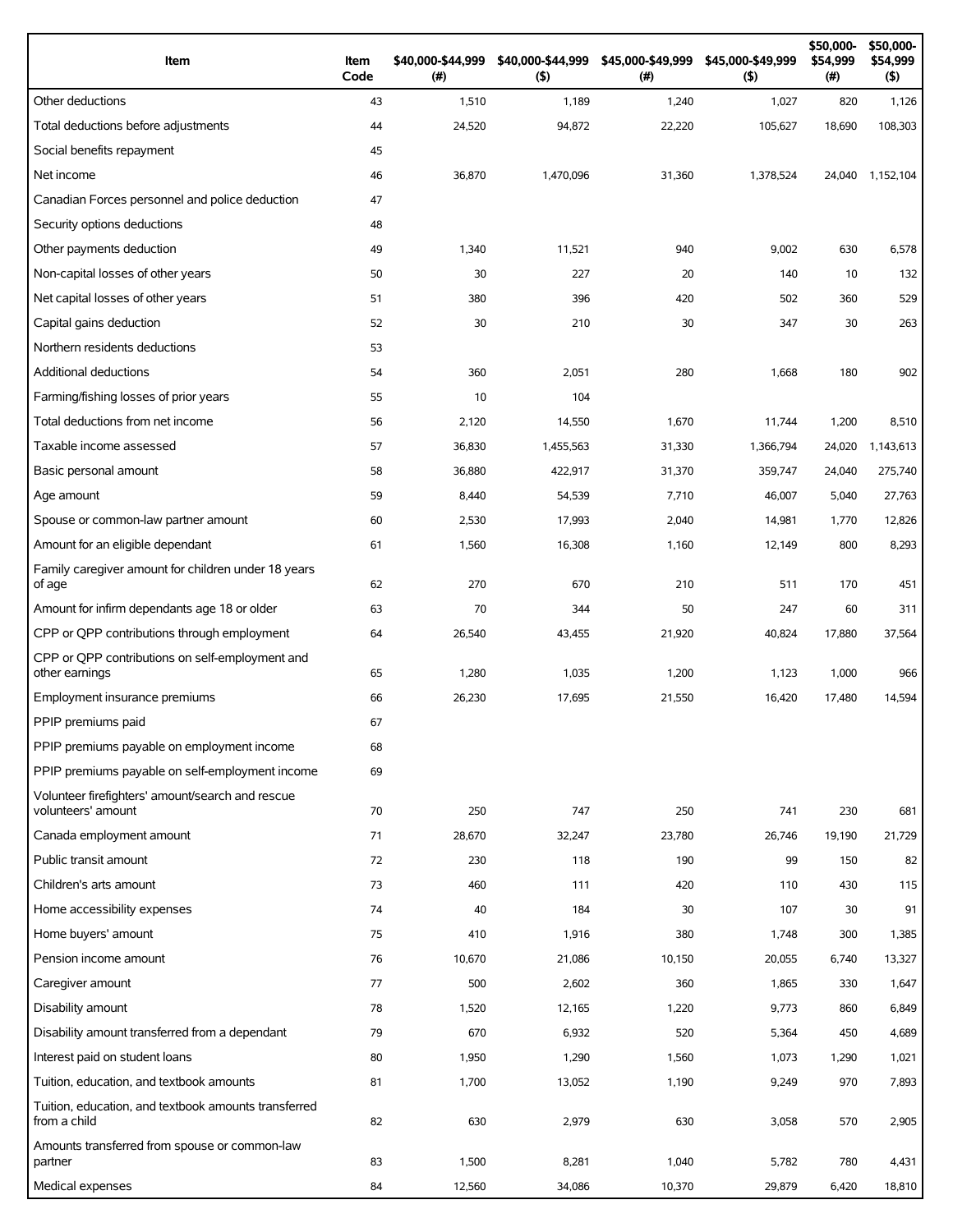| Item                                                           | Item<br>Code | \$40,000-\$44,999<br>(# ) | \$40,000-\$44,999<br>(5) | \$45,000-\$49,999<br>(# ) | \$45,000-\$49,999<br>(5) | \$50,000-<br>\$54,999<br>(#) | \$50,000-<br>\$54,999<br>(5) |
|----------------------------------------------------------------|--------------|---------------------------|--------------------------|---------------------------|--------------------------|------------------------------|------------------------------|
| Total tax credits on personal amounts                          | 85           | 36,880                    | 106,918                  | 31,370                    | 91,149                   | 24,040                       | 69,626                       |
| Allowable charitable donations and government gifts            | 86           | 9,620                     | 9,960                    | 9,060                     | 10,812                   | 7,570                        | 8,981                        |
| Eligible cultural and ecological gifts                         | 87           |                           |                          |                           |                          |                              |                              |
| Total tax credit on donations and gifts                        | 88           | 9,500                     | 2,702                    | 8,980                     | 2,952                    | 7,500                        | 2,459                        |
| Total federal non-refundable tax credits                       | 89           | 36,880                    | 109,619                  | 31,370                    | 94,102                   | 24,040                       | 72,085                       |
| Federal dividend tax credit                                    | 90           | 4,100                     | 2,199                    | 4,210                     | 2,529                    | 3,470                        | 2,474                        |
| Minimum tax carryover                                          | 91           | 30                        | 70                       | 30                        | 81                       | 30                           | 70                           |
| Basic federal tax                                              | 92           | 35,270                    | 107,560                  | 30,480                    | 110,317                  | 23,540                       | 102,235                      |
| Federal foreign tax credit                                     | 93           | 1,190                     | 166                      | 1,260                     | 202                      | 1,010                        | 238                          |
| Federal political contribution tax credit                      | 94           | 180                       | 22                       | 220                       | 26                       | 160                          | 23                           |
| Investment tax credit                                          | 95           | 80                        | 115                      | 50                        | 67                       | 50                           | 89                           |
| Labour-sponsored funds tax credit (federally<br>registered)    | 96           |                           |                          |                           |                          |                              |                              |
| Labour-sponsored funds tax credit (provincially<br>registered) | 97           |                           |                          |                           |                          |                              |                              |
| Alternative minimum tax payable                                | 98           |                           |                          |                           |                          |                              |                              |
| Net federal tax                                                | 99           | 35,230                    | 107.264                  | 30.440                    | 110.029                  | 23,510                       | 101,889                      |
| CPP contributions on self-employment                           | 100          | 1,280                     | 2,071                    | 1,200                     | 2,247                    | 1,000                        | 1,932                        |
| Social Benefits repayment                                      | 101          |                           |                          |                           |                          |                              |                              |
| Working income tax benefit (WITB)                              | 102          | 40                        | 19                       | 10                        | 7                        | 10                           | 10                           |
| Children's fitness tax credit                                  | 103          | 1,890                     | 133                      | 1,820                     | 131                      | 1,650                        | 121                          |
| Eligible educator school supply tax credit                     | 104          | 40                        | 3                        | 40                        | 3                        | 40                           | 3                            |
| Net provincial or territorial tax                              | 105          | 35,950                    | 82,930                   | 30,880                    | 87,652                   | 23,740                       | 80,853                       |
| Total tax payable                                              | 106          | 36,070                    | 192,268                  | 30,960                    | 199,933                  | 23,800                       | 184,677                      |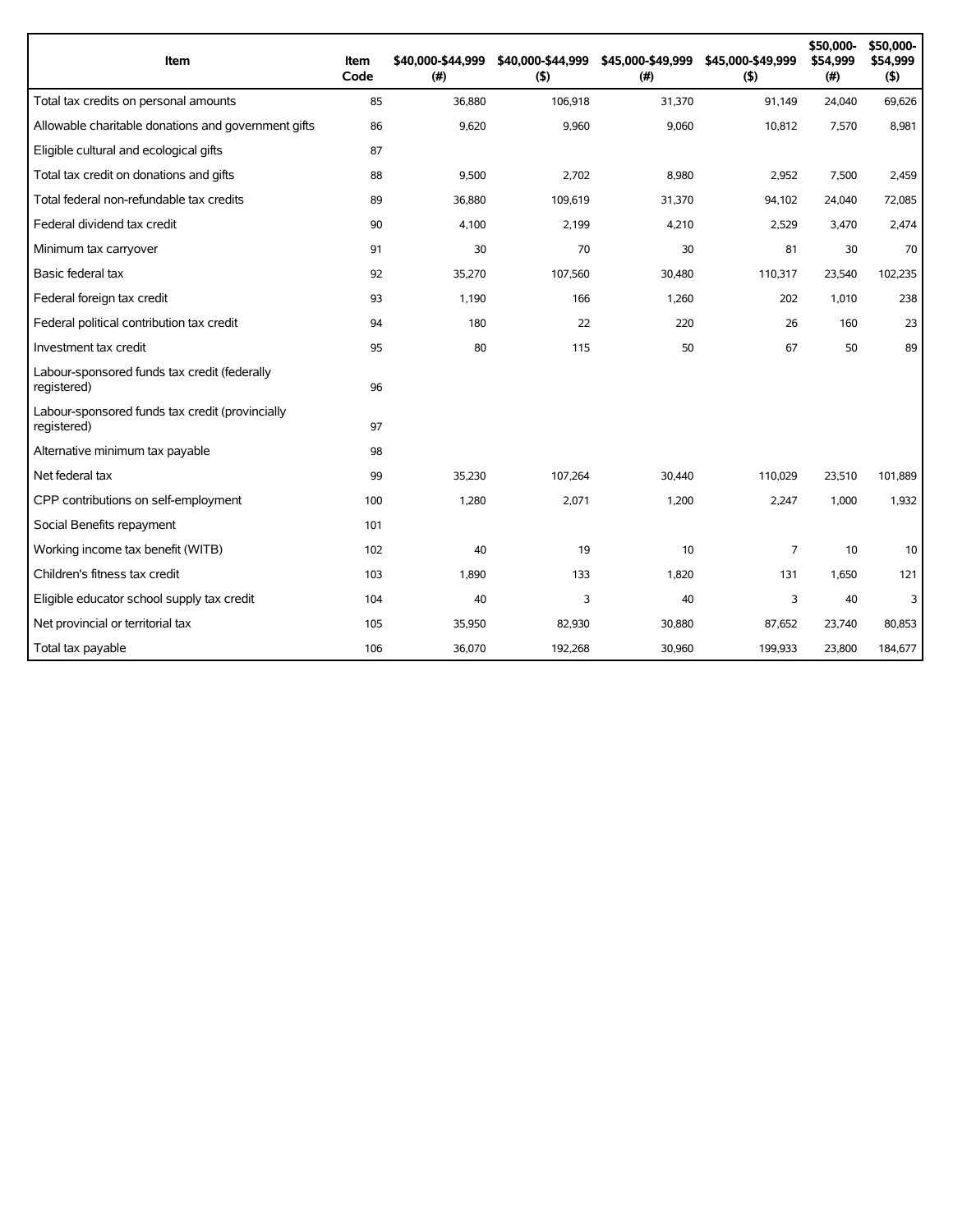| Item                                                                                             | Item<br>Code   | \$55,000-\$59,999<br>(#) | \$55,000-\$59,999<br>(5) | \$60,000-\$69,999<br>(# ) | \$60,000-\$69,999<br>(5) | \$70,000-\$79,999<br>(#) | \$70,000-\$79,999<br>(5) |
|--------------------------------------------------------------------------------------------------|----------------|--------------------------|--------------------------|---------------------------|--------------------------|--------------------------|--------------------------|
| Number of taxable returns                                                                        | $\mathbf{1}$   | 20,630                   |                          | 31,830                    |                          | 25,050                   |                          |
| Number of non-taxable returns                                                                    | $\overline{2}$ | 130                      |                          | 170                       |                          | 90                       |                          |
| Total number of returns                                                                          | 3              | 20,760                   |                          | 32,000                    |                          | 25,140                   |                          |
| Employment income                                                                                | 4              | 16,260                   | 804,967                  | 25,910                    | 1,452,997                | 21,210                   | 1,406,678                |
| Commissions (from employment)                                                                    | 5              | 480                      | 7,789                    | 780                       | 15,405                   | 540                      | 14,281                   |
| Other employment income                                                                          | 6              | 2,530                    | 10,375                   | 4,050                     | 18,581                   | 3,300                    | 12,702                   |
| Old age security (OAS) pension                                                                   | $\overline{7}$ | 3,920                    | 25,628                   | 5,290                     | 34,524                   | 3,470                    | 22,672                   |
| CPP or QPP benefits                                                                              | 8              | 6,210                    | 50,216                   | 8,720                     | 71,447                   | 5,660                    | 47,264                   |
| Other pensions and superannuation                                                                | 9              | 5,060                    | 164,288                  | 7,200                     | 256,826                  | 4,700                    | 180,858                  |
| Elected split-pension amount                                                                     | 10             | 840                      | 10,117                   | 1,300                     | 16,461                   | 1,230                    | 17,162                   |
| Universal child care benefit (UCCB)                                                              | 11             | 2,180                    | 1,974                    | 3,440                     | 3,102                    | 2,800                    | 2,459                    |
| Employment insurance and other<br>benefits                                                       | 12             | 3,120                    | 26,765                   | 3,920                     | 36,045                   | 2,370                    | 22,930                   |
| Taxable amount of dividends from<br>taxable Canadian corporations                                | 13             | 3,140                    | 22,816                   | 5,280                     | 45,446                   | 4,560                    | 51,475                   |
| Interest and other investment income                                                             | 14             | 3,780                    | 4,857                    | 6,040                     | 7,922                    | 4,960                    | 7,505                    |
| Net partnership income (limited or<br>non-active partners only)                                  | 15             | 20                       | 48                       | 30                        | 5                        |                          |                          |
| Net rental income                                                                                | 16             | 660                      | 648                      | 1,140                     | 1,480                    | 890                      | 1,088                    |
| Taxable capital gains                                                                            | 17             | 1,790                    | 4,195                    | 3,090                     | 9,022                    | 2,580                    | 8,918                    |
| <b>RRSP</b> income                                                                               | 18             | 2,380                    | 14,466                   | 3,800                     | 24,567                   | 2,930                    | 20,986                   |
| Other income                                                                                     | 19             | 2,970                    | 15,799                   | 4,640                     | 29,242                   | 3,600                    | 24,542                   |
| Net business income                                                                              | 20             | 970                      | 14,847                   | 1,460                     | 23,886                   | 1,130                    | 19,579                   |
| Net professional income                                                                          | 21             | 110                      | 1,617                    | 260                       | 4,166                    | 230                      | 3,942                    |
| Net commission income                                                                            | 22             | 150                      | 1,477                    | 240                       | 3,106                    | 230                      | 3,854                    |
| Net farming income                                                                               | 23             | 100                      | $-19$                    | 140                       | 413                      | 100                      | $-124$                   |
| Net fishing income                                                                               | 24             | 130                      | 3,682                    | 190                       | 7,271                    | 160                      | 7,907                    |
| Workers' compensation benefits                                                                   | 25             | 380                      | 4,632                    | 530                       | 6,613                    | 310                      | 4,376                    |
| Social assistance payments                                                                       | 26             | 20                       | 131                      | 30                        | 170                      | 10                       | 27                       |
| Net federal supplements                                                                          | 27             | 70                       | 211                      | 100                       | 256                      | 50                       | 158                      |
| Total income assessed                                                                            | 28             | 20,760                   | 1,192,566                | 32,000                    | 2,070,914                | 25,140                   | 1,882,679                |
| Registered pension plan (RPP)<br>deduction                                                       | 29             | 8,170                    | 29,595                   | 14,390                    | 61,959                   | 13,610                   | 74,295                   |
| RRSP/PRPP deduction                                                                              | 30             | 6,490                    | 25,383                   | 11,210                    | 52,260                   | 9,640                    | 52,819                   |
| Deduction for elected split-pension<br>amount                                                    | 31             | 2,640                    | 34,348                   | 3,730                     | 56,380                   | 2,320                    | 37,514                   |
| Annual union, professional, or like<br>dues                                                      | 32             | 6,880                    | 5,071                    | 11,550                    | 9,721                    | 11,940                   | 11,161                   |
| Child care expenses                                                                              | 33             | 1,450                    | 8,100                    | 2,260                     | 12,838                   | 1,860                    | 10,788                   |
| Business investment loss                                                                         | 34             |                          |                          |                           |                          |                          |                          |
| Moving expenses                                                                                  | 35             | 70                       | 313                      | 170                       | 845                      | 110                      | 820                      |
| Support payments made                                                                            | 36             | 60                       | 428                      | 120                       | 989                      | 130                      | 1,197                    |
| Carrying charges and interest<br>expenses                                                        | 37             | 1,220                    | 1,892                    | 2,120                     | 3,694                    | 1,900                    | 4,012                    |
| Deduction for CPP/QPP contributions<br>on self-employment and other earnings                     | 38             | 760                      | 925                      | 970                       | 1,442                    | 680                      | 1,130                    |
| Deduction for provincial parental<br>insurance plan (PPIP) premiums on<br>self-employment income | 39             |                          |                          |                           |                          |                          |                          |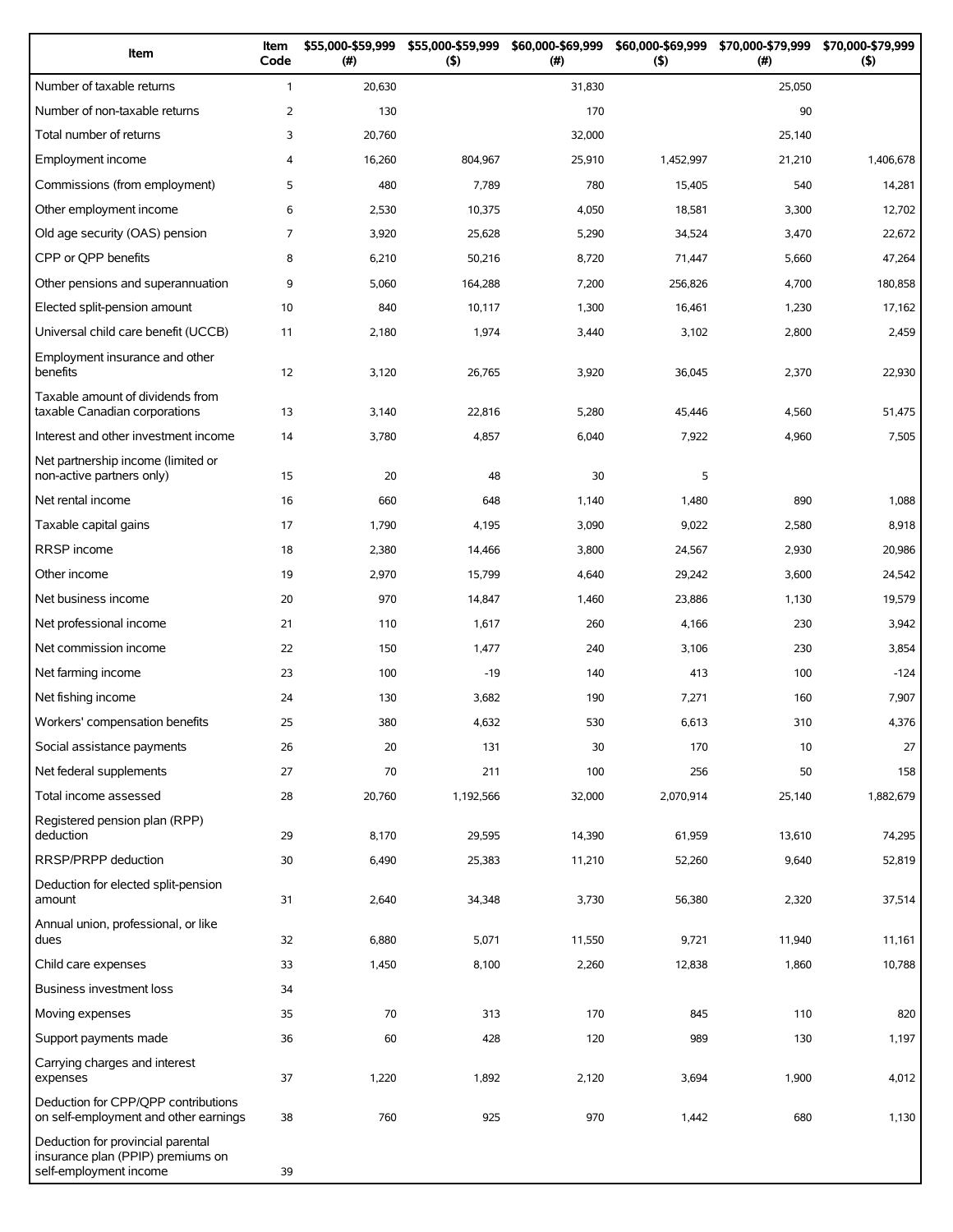| Item                                                                   | Item<br>Code | \$55,000-\$59,999<br>(#) | \$55,000-\$59,999<br>(5) | \$60,000-\$69,999<br>(#) | \$60,000-\$69,999<br>(5) | \$70,000-\$79,999<br>$(\#)$ | \$70,000-\$79,999<br>(5) |
|------------------------------------------------------------------------|--------------|--------------------------|--------------------------|--------------------------|--------------------------|-----------------------------|--------------------------|
| Exploration and development<br>expenses                                | 40           |                          |                          | 10                       | 85                       |                             |                          |
| Other employment expenses                                              | 41           | 1,300                    | 5,876                    | 2,030                    | 9,820                    | 1,430                       | 6,546                    |
| Clergy residence deduction                                             | 42           | 100                      | 1,262                    | 160                      | 2,149                    | 80                          | 1,088                    |
| Other deductions                                                       | 43           |                          |                          | 860                      | 1,538                    | 580                         | 963                      |
| Total deductions before adjustments                                    | 44           | 17,000                   | 114,325                  | 27,250                   | 213,794                  | 22,390                      | 202,599                  |
| Social benefits repayment                                              | 45           |                          |                          |                          |                          | 2,090                       | 2,873                    |
| Net income                                                             | 46           | 20,760                   | 1,078,294                | 32,000                   | 1,856,609                | 25,140                      | 1,677,257                |
| Canadian Forces personnel and<br>police deduction                      | 47           |                          |                          | 10                       | 339                      | 10                          | 240                      |
| Security options deductions                                            | 48           |                          |                          |                          |                          | 20                          | 36                       |
| Other payments deduction                                               | 49           | 460                      | 4,974                    | 640                      | 7,038                    | 360                         | 4,561                    |
| Non-capital losses of other years                                      | 50           | 10                       | 134                      | 20                       | 206                      | 10                          | 176                      |
| Net capital losses of other years                                      | 51           | 330                      | 463                      | 600                      | 676                      | 550                         | 833                      |
| Capital gains deduction                                                | 52           | 30                       | 420                      | 50                       | 743                      | 40                          | 912                      |
| Northern residents deductions                                          | 53           |                          |                          |                          |                          |                             |                          |
| <b>Additional deductions</b>                                           | 54           | 120                      | 488                      | 180                      | 898                      | 110                         | 334                      |
| Farming/fishing losses of prior years                                  | 55           |                          |                          |                          |                          |                             |                          |
| Total deductions from net income                                       | 56           | 960                      | 6,623                    | 1,500                    | 10,036                   | 1,110                       | 7,289                    |
| Taxable income assessed                                                | 57           | 20,740                   | 1,071,679                | 31,980                   | 1,846,586                | 25,140                      | 1,669,989                |
| Basic personal amount                                                  | 58           | 20,760                   | 238,125                  | 32,000                   | 367,028                  | 25,140                      | 288,427                  |
| Age amount                                                             | 59           | 4,000                    | 19,960                   | 5,390                    | 22,203                   | 3,570                       | 9,643                    |
| Spouse or common-law partner<br>amount                                 | 60           | 1,550                    | 11,822                   | 2,580                    | 19,392                   | 1,870                       | 13,932                   |
| Amount for an eligible dependant                                       | 61           | 630                      | 6,401                    | 960                      | 9,825                    | 890                         | 9,328                    |
| Family caregiver amount for children<br>under 18 years of age          | 62           | 160                      | 390                      | 330                      | 823                      | 250                         | 588                      |
| Amount for infirm dependants age 18<br>or older                        | 63           | 40                       | 186                      | 60                       | 342                      | 40                          | 222                      |
| CPP or QPP contributions through<br>employment                         | 64           | 15,790                   | 35,946                   | 25,180                   | 59,569                   | 20,690                      | 50,684                   |
| CPP or OPP contributions on<br>self-employment and other earnings      | 65           | 760                      | 925                      | 970                      | 1,442                    | 680                         | 1,130                    |
| Employment insurance premiums                                          | 66           | 15,460                   | 13,434                   | 24,660                   | 21,876                   | 20,240                      | 18,409                   |
| PPIP premiums paid                                                     | 67           |                          |                          |                          |                          |                             |                          |
| PPIP premiums payable on<br>employment income                          | 68           |                          |                          |                          |                          |                             |                          |
| PPIP premiums payable on<br>self-employment income                     | 69           |                          |                          |                          |                          |                             |                          |
| Volunteer firefighters' amount/search<br>and rescue volunteers' amount | 70           | 210                      | 615                      | 310                      | 930                      | 230                         | 693                      |
| Canada employment amount                                               | 71           | 16,920                   | 19,181                   | 26,830                   | 30,526                   | 21,820                      | 24,950                   |
| Public transit amount                                                  | 72           | 100                      | 57                       | 210                      | 105                      | 140                         | 76                       |
| Children's arts amount                                                 | 73           | 410                      | 105                      | 760                      | 213                      | 900                         | 247                      |
| Home accessibility expenses                                            | 74           | 20                       | 57                       | 30                       | 149                      | 30                          | 144                      |
| Home buyers' amount                                                    | 75           | 280                      | 1,304                    | 410                      | 1,904                    | 260                         | 1,174                    |
| Pension income amount                                                  | 76           | 5,530                    | 10,900                   | 7,900                    | 15,581                   | 5,290                       | 10,426                   |
| Caregiver amount                                                       | 77           | 290                      | 1,468                    | 360                      | 1,890                    | 310                         | 1,622                    |
| Disability amount                                                      | 78           | 710                      | 5,713                    | 1,010                    | 8,049                    | 620                         | 4,921                    |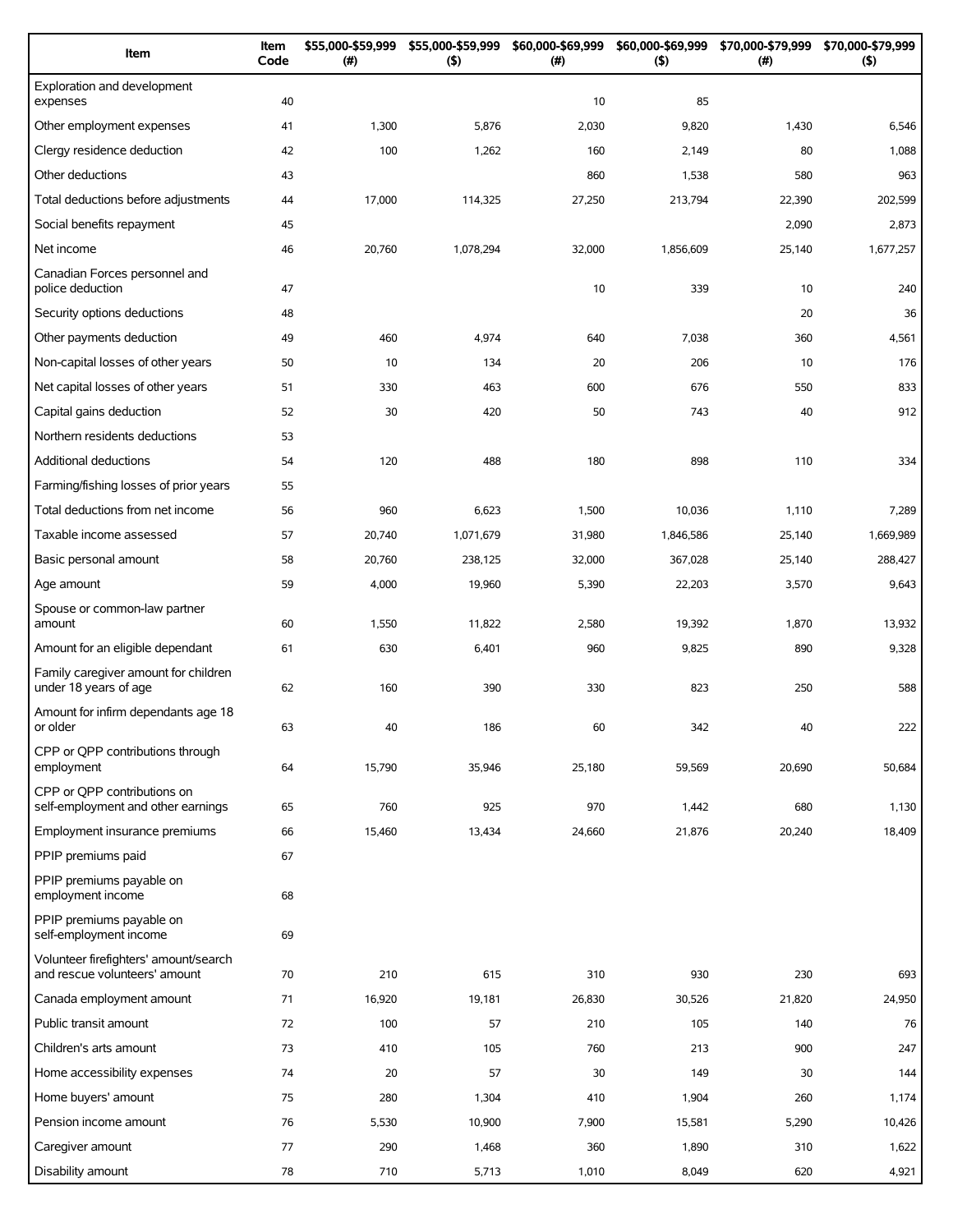| Item                                                                 | Item<br>Code | \$55,000-\$59,999<br>(#) | \$55,000-\$59,999<br>(5) | \$60,000-\$69,999<br>(#) | (5)     | \$60,000-\$69,999 \$70,000-\$79,999<br>(#) | \$70,000-\$79,999<br>(5) |
|----------------------------------------------------------------------|--------------|--------------------------|--------------------------|--------------------------|---------|--------------------------------------------|--------------------------|
| Disability amount transferred from a<br>dependant                    | 79           | 400                      | 4,156                    | 650                      | 7,237   | 510                                        | 5,584                    |
| Interest paid on student loans                                       | 80           | 1,160                    | 988                      | 1,710                    | 1,499   | 1,480                                      | 1,257                    |
| Tuition, education, and textbook<br>amounts                          | 81           | 780                      | 5,511                    | 1,120                    | 7,502   | 860                                        | 5,580                    |
| Tuition, education, and textbook<br>amounts transferred from a child | 82           | 650                      | 3,278                    | 1,130                    | 5,706   | 1,320                                      | 6,925                    |
| Amounts transferred from spouse or<br>common-law partner             | 83           | 570                      | 3,289                    | 910                      | 5,085   | 640                                        | 3,592                    |
| Medical expenses                                                     | 84           | 4,960                    | 14,773                   | 6,570                    | 19,421  | 4,640                                      | 13,308                   |
| Total tax credits on personal amounts                                | 85           | 20,760                   | 59,789                   | 32,000                   | 91,247  | 25,140                                     | 70,931                   |
| Allowable charitable donations and<br>government gifts               | 86           | 6,850                    | 8,247                    | 10,980                   | 14,777  | 8,950                                      | 12,646                   |
| Eligible cultural and ecological gifts                               | 87           |                          |                          |                          |         | 10                                         | $\mathbf{1}$             |
| Total tax credit on donations and gifts                              | 88           | 6,790                    | 2,254                    | 10,910                   | 4,069   | 8,880                                      | 3,484                    |
| Total federal non-refundable tax<br>credits                          | 89           | 20,760                   | 62,043                   | 32,000                   | 95,316  | 25,140                                     | 74,415                   |
| Federal dividend tax credit                                          | 90           | 3,140                    | 2,657                    | 5,290                    | 5,369   | 4,580                                      | 6,185                    |
| Minimum tax carryover                                                | 91           | 30                       | 126                      | 60                       | 187     | 60                                         | 222                      |
| Basic federal tax                                                    | 92           | 20,480                   | 104,434                  | 31,700                   | 199,144 | 24,980                                     | 199,374                  |
| Federal foreign tax credit                                           | 93           | 960                      | 270                      | 1,650                    | 496     | 1,430                                      | 578                      |
| Federal political contribution tax credit                            | 94           | 170                      | 28                       | 280                      | 44      | 250                                        | 40                       |
| Investment tax credit                                                | 95           | 50                       | 85                       | 110                      | 222     | 80                                         | 150                      |
| Labour-sponsored funds tax credit<br>(federally registered)          | 96           |                          |                          |                          |         |                                            |                          |
| Labour-sponsored funds tax credit<br>(provincially registered)       | 97           |                          |                          |                          |         |                                            |                          |
| Alternative minimum tax payable                                      | 98           |                          |                          |                          |         |                                            |                          |
| Net federal tax                                                      | 99           | 20,460                   | 104,053                  | 31,640                   | 198,391 | 24,950                                     | 198,610                  |
| CPP contributions on<br>self-employment                              | 100          | 760                      | 1,849                    | 970                      | 2,884   | 680                                        | 2,260                    |
| Social Benefits repayment                                            | 101          |                          |                          |                          |         | 2,090                                      | 2,873                    |
| Working income tax benefit (WITB)                                    | 102          |                          |                          |                          |         |                                            |                          |
| Children's fitness tax credit                                        | 103          | 1,610                    | 122                      | 3,000                    | 236     | 3,300                                      | 278                      |
| Eligible educator school supply tax<br>credit                        | 104          | 60                       | 4                        | 140                      | 10      | 460                                        | 27                       |
| Net provincial or territorial tax                                    | 105          | 20,580                   | 81,885                   | 31,740                   | 154,209 | 24,940                                     | 151,922                  |
| Total tax payable                                                    | 106          | 20,630                   | 187,788                  | 31,830                   | 355,998 | 25,050                                     | 355,667                  |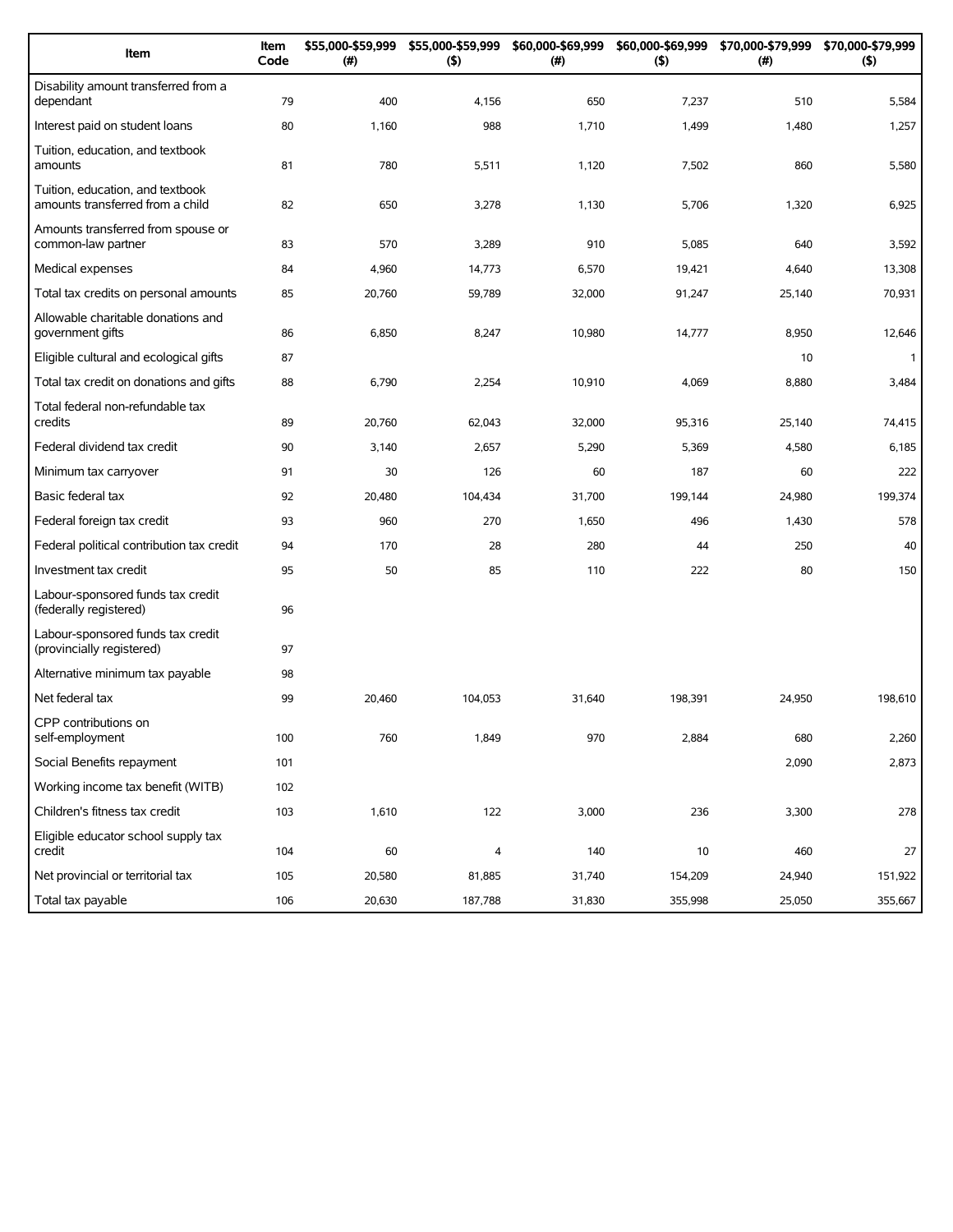| Item                                                                            | Item<br>Code   | \$80,000-\$89,999<br>$(\#)$ | \$80,000-\$89,999<br>$($ \$) | \$90,000-\$99,999<br>(# ) | \$90,000-\$99,999<br>$($ \$) | \$100,000-\$149,999<br>(#) | \$100,000-\$149,999<br>$($ \$) |
|---------------------------------------------------------------------------------|----------------|-----------------------------|------------------------------|---------------------------|------------------------------|----------------------------|--------------------------------|
| Number of taxable returns                                                       | $\mathbf{1}$   | 16,980                      |                              | 10,820                    |                              | 21,350                     |                                |
| Number of non-taxable returns                                                   | $\overline{2}$ | 50                          |                              | 30                        |                              | 70                         |                                |
| Total number of returns                                                         | 3              | 17,030                      |                              | 10,860                    |                              | 21,420                     |                                |
| Employment income                                                               | 4              | 14,860                      | 1,111,921                    | 9,460                     | 781,782                      | 18,600                     | 1,854,665                      |
| Commissions (from employment)                                                   | 5              | 410                         | 12,661                       | 310                       | 11,677                       | 810                        | 39,315                         |
| Other employment income                                                         | 6              | 2,500                       | 9,365                        | 1,600                     | 5,946                        | 3,510                      | 17,179                         |
| Old age security (OAS) pension                                                  | 7              | 1,870                       | 12,089                       | 1,080                     | 6,995                        | 2,120                      | 13,686                         |
| CPP or QPP benefits                                                             | 8              | 3,310                       | 27,948                       | 2,090                     | 17,640                       | 3,920                      | 33,500                         |
| Other pensions and<br>superannuation                                            | 9              | 2,720                       | 109,418                      | 1,690                     | 71,805                       | 3,420                      | 153,790                        |
| Elected split-pension amount                                                    | 10             | 680                         | 8,467                        | 480                       | 6,506                        | 660                        | 6,527                          |
| Universal child care benefit<br>(UCCB)                                          | 11             | 1,640                       | 1,468                        | 730                       | 636                          | 1,050                      | 901                            |
| Employment insurance and other<br>benefits                                      | 12             | 1,560                       | 14,765                       | 1,060                     | 10,156                       | 2,060                      | 17,297                         |
| Taxable amount of dividends from<br>taxable Canadian corporations               | 13             | 3,380                       | 48,529                       | 2,460                     | 41,030                       | 6,140                      | 159,687                        |
| Interest and other investment<br>income                                         | 14             | 3,500                       | 5,854                        | 2,350                     | 4,811                        | 5,500                      | 14,074                         |
| Net partnership income (limited or<br>non-active partners only)                 | 15             | 40                          | 207                          | 40                        | 331                          | 110                        | 511                            |
| Net rental income                                                               | 16             | 750                         | 939                          | 510                       | 831                          | 1,110                      | 2,760                          |
| Taxable capital gains                                                           | 17             | 1,870                       | 8,254                        | 1,320                     | 7,322                        | 3,370                      | 25,628                         |
| RRSP income                                                                     | 18             | 2,090                       | 15,723                       | 1,460                     | 13,263                       | 2,930                      | 35,917                         |
| Other income                                                                    | 19             | 2,520                       | 19,713                       | 1,870                     | 17,310                       | 4,630                      | 64,223                         |
| Net business income                                                             | 20             | 810                         | 13,719                       | 500                       | 11,053                       | 1,100                      | 32,850                         |
| Net professional income                                                         | 21             | 240                         | 5,584                        | 190                       | 5,747                        | 480                        | 23,932                         |
| Net commission income                                                           | 22             | 150                         | 2,575                        | 90                        | 2,792                        | 180                        | 9,630                          |
| Net farming income                                                              | 23             | 90                          | 383                          | 60                        | 93                           | 140                        | 573                            |
| Net fishing income                                                              | 24             | 140                         | 7,418                        | 120                       | 7,142                        | 290                        | 24,619                         |
| Workers' compensation benefits                                                  | 25             | 150                         | 2,334                        | 120                       | 1,724                        | 150                        | 3,122                          |
| Social assistance payments                                                      | 26             |                             |                              |                           |                              |                            |                                |
| Net federal supplements                                                         | 27             |                             |                              | 20                        | 53                           | 40                         | 102                            |
| Total income assessed                                                           | 28             | 17,030                      | 1,440,509                    | 10,860                    | 1,027,401                    | 21,420                     | 2,535,901                      |
| Registered pension plan (RPP)<br>deduction                                      | 29             | 9,610                       | 58,178                       | 5,620                     | 35,626                       | 9,830                      | 67,785                         |
| RRSP/PRPP deduction                                                             | 30             | 7,550                       | 49,873                       | 5,520                     | 46,004                       | 12,560                     | 160,885                        |
| Deduction for elected<br>split-pension amount                                   | 31             | 1,490                       | 24,388                       | 1,000                     | 17,153                       | 2,000                      | 39,259                         |
| Annual union, professional, or like<br>dues                                     | 32             | 8,330                       | 8,498                        | 4,860                     | 5,293                        | 8,510                      | 10,579                         |
| Child care expenses                                                             | 33             | 1,100                       | 6,468                        | 510                       | 2,766                        | 750                        | 4,167                          |
| Business investment loss                                                        | 34             | 10                          | 352                          |                           |                              | 20                         | 587                            |
| Moving expenses                                                                 | 35             | 80                          | 576                          | 60                        | 564                          | 110                        | 867                            |
| Support payments made                                                           | 36             | 120                         | 1,070                        | 80                        | 933                          | 270                        | 3,504                          |
| Carrying charges and interest<br>expenses                                       | 37             | 1,430                       | 3,514                        | 1,020                     | 2,736                        | 2,550                      | 10,001                         |
| Deduction for CPP/QPP<br>contributions on self-employment<br>and other earnings | 38             | 470                         | 857                          | 350                       | 695                          | 930                        | 1,855                          |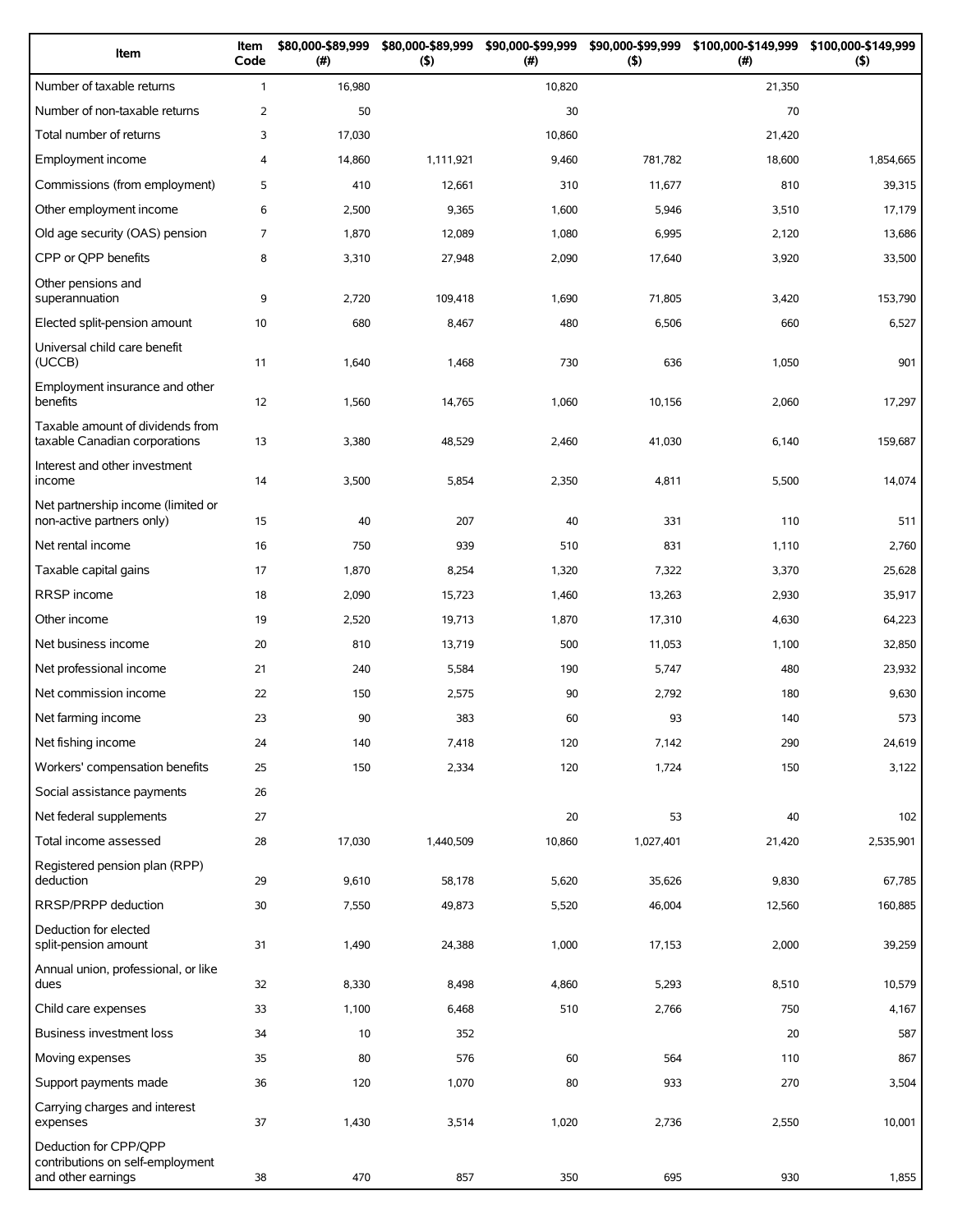| Item                                                                                             | Item<br>Code | \$80,000-\$89,999<br>(# ) | \$80,000-\$89,999<br>$($ \$) | \$90,000-\$99,999<br>(# ) | \$90,000-\$99,999<br>(5) | \$100,000-\$149,999<br>(#) | \$100,000-\$149,999<br>$($ \$) |
|--------------------------------------------------------------------------------------------------|--------------|---------------------------|------------------------------|---------------------------|--------------------------|----------------------------|--------------------------------|
| Deduction for provincial parental<br>insurance plan (PPIP) premiums<br>on self-employment income | 39           |                           |                              |                           |                          |                            |                                |
| Exploration and development<br>expenses                                                          | 40           | 20                        | 69                           |                           |                          | 50                         | 281                            |
| Other employment expenses                                                                        | 41           | 970                       | 4,120                        | 730                       | 3,200                    | 1,660                      | 8,669                          |
| Clergy residence deduction                                                                       | 42           | 40                        | 659                          | 30                        | 596                      | 30                         | 492                            |
| Other deductions                                                                                 | 43           | 400                       | 993                          | 270                       | 1,224                    | 580                        | 3,731                          |
| Total deductions before<br>adjustments                                                           | 44           | 15,590                    | 159,633                      | 9,980                     | 116,937                  | 19,630                     | 312,679                        |
| Social benefits repayment                                                                        | 45           | 2,000                     | 3,974                        | 1,490                     | 3,773                    | 3,350                      | 11,520                         |
| Net income                                                                                       | 46           | 17,030                    | 1,276,985                    | 10,860                    | 906,691                  | 21,420                     | 2,211,896                      |
| Canadian Forces personnel and<br>police deduction                                                | 47           |                           |                              |                           |                          | 10                         | 426                            |
| Security options deductions                                                                      | 48           | 20                        | 40                           |                           |                          |                            |                                |
| Other payments deduction                                                                         | 49           | 180                       | 2,420                        | 140                       | 1,806                    | 190                        | 3,238                          |
| Non-capital losses of other years                                                                | 50           |                           |                              |                           |                          | 20                         | 315                            |
| Net capital losses of other years                                                                | 51           | 350                       | 607                          | 280                       | 549                      | 740                        | 1,750                          |
| Capital gains deduction                                                                          | 52           | 40                        | 814                          | 40                        | 1,220                    | 130                        | 6,174                          |
| Northern residents deductions                                                                    | 53           |                           |                              |                           |                          | 110                        | 382                            |
| Additional deductions                                                                            | 54           | 80                        | 387                          | 40                        | 195                      | 110                        | 1,446                          |
| Farming/fishing losses of prior<br>years                                                         | 55           |                           |                              |                           |                          |                            |                                |
| Total deductions from net income                                                                 | 56           | 690                       | 4,769                        | 530                       | 4,156                    | 1,320                      | 14,076                         |
| Taxable income assessed                                                                          | 57           | 17,020                    | 1,272,219                    | 10,850                    | 902,603                  | 21,410                     | 2,197,973                      |
| Basic personal amount                                                                            | 58           | 17,030                    | 195,354                      | 10,860                    | 124,536                  | 21,420                     | 245,628                        |
| Age amount                                                                                       | 59           | 1,670                     | 3,460                        | 620                       | 1,315                    | 600                        | 1,211                          |
| Spouse or common-law partner<br>amount                                                           | 60           | 1,370                     | 10,321                       | 1,040                     | 8,046                    | 2,490                      | 19,996                         |
| Amount for an eligible dependant                                                                 | 61           | 550                       | 5,707                        | 320                       | 3,244                    | 480                        | 4,850                          |
| Family caregiver amount for<br>children under 18 years of age                                    | 62           | 190                       | 464                          | 110                       | 312                      | 250                        | 590                            |
| Amount for infirm dependants age<br>18 or older                                                  | 63           |                           |                              | 20                        | 113                      | 50                         | 262                            |
| CPP or OPP contributions<br>through employment                                                   | 64           | 14,540                    | 36,266                       | 9,300                     | 23,546                   | 18,170                     | 46,995                         |
| CPP or QPP contributions on<br>self-employment and other<br>earnings                             | 65           | 470                       | 857                          | 350                       | 695                      | 930                        | 1,855                          |
| Employment insurance premiums                                                                    | 66           | 14,150                    | 12,997                       | 8,950                     | 8,251                    | 17,050                     | 15,773                         |
| PPIP premiums paid                                                                               | 67           |                           |                              |                           |                          |                            |                                |
| PPIP premiums payable on<br>employment income                                                    | 68           |                           |                              |                           |                          |                            |                                |
| PPIP premiums payable on<br>self-employment income                                               | 69           |                           |                              |                           |                          |                            |                                |
| Volunteer firefighters'<br>amount/search and rescue<br>volunteers' amount                        | 70           | 130                       | 375                          | 120                       | 354                      | 210                        | 636                            |
| Canada employment amount                                                                         | 71           | 15,180                    | 17,441                       | 9,670                     | 11,105                   | 18,960                     | 21,807                         |
| Public transit amount                                                                            | 72           | 90                        | 47                           | 60                        | 29                       | 110                        | 52                             |
| Children's arts amount                                                                           | 73           | 790                       | 227                          | 520                       | 155                      | 1,200                      | 367                            |
| Home accessibility expenses                                                                      | 74           | 10                        | 65                           | 10                        | 50                       |                            |                                |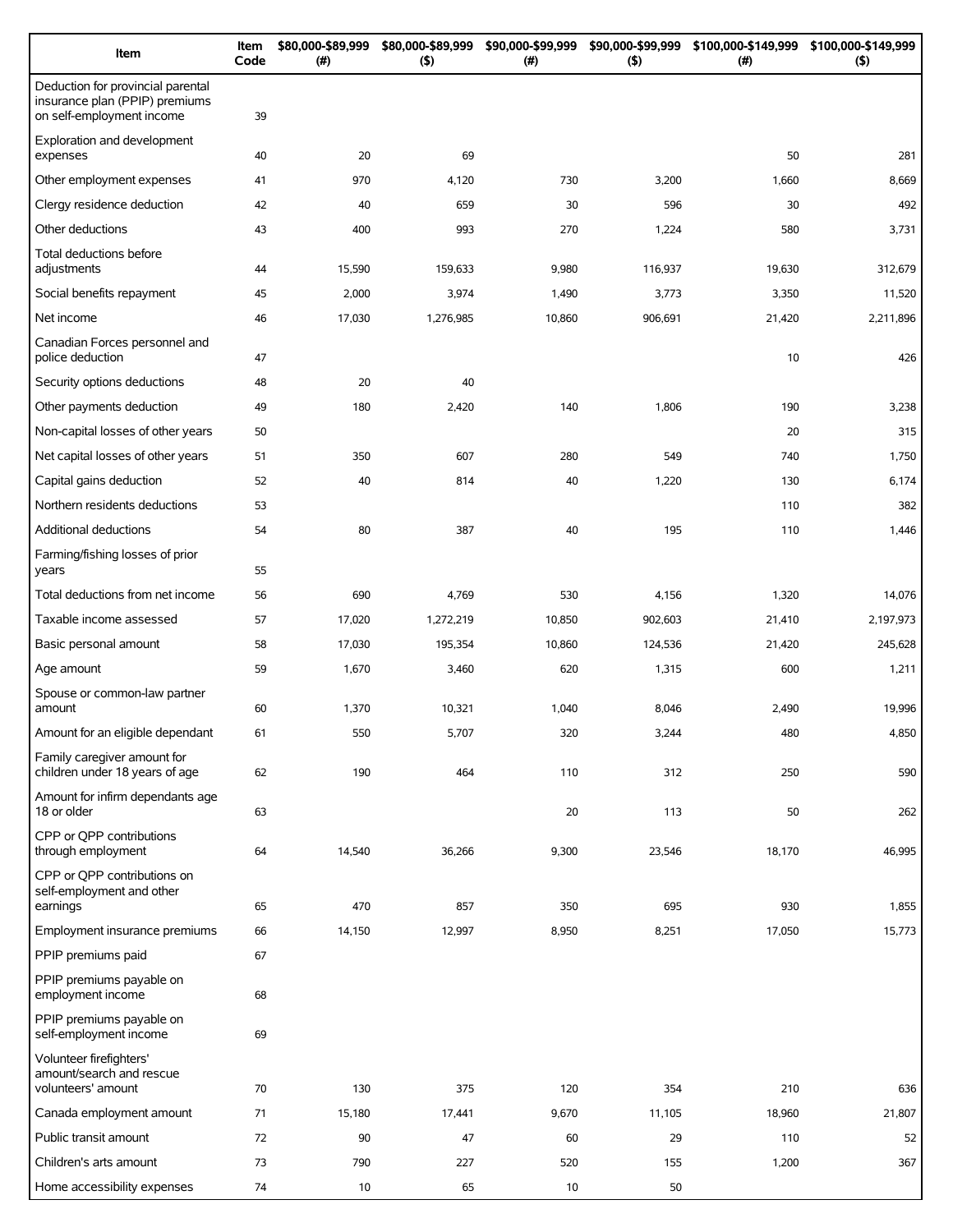| Item                                                                 | Item<br>Code | \$80,000-\$89,999<br>(#) | \$80,000-\$89,999<br>(5) | \$90,000-\$99,999<br>(# ) | \$90,000-\$99,999<br>(5) | \$100,000-\$149,999<br>(# ) | \$100,000-\$149,999<br>$($ \$) |
|----------------------------------------------------------------------|--------------|--------------------------|--------------------------|---------------------------|--------------------------|-----------------------------|--------------------------------|
| Home buyers' amount                                                  | 75           | 160                      | 774                      | 80                        | 400                      | 150                         | 726                            |
| Pension income amount                                                | 76           | 3,170                    | 6,255                    | 2,010                     | 3,932                    | 3,930                       | 7,653                          |
| Caregiver amount                                                     | 77           | 220                      | 1,190                    | 150                       | 822                      | 290                         | 1,583                          |
| Disability amount                                                    | 78           | 360                      | 2,912                    | 190                       | 1,544                    | 400                         | 3,193                          |
| Disability amount transferred from<br>a dependant                    | 79           | 420                      | 4,592                    | 250                       | 2,974                    | 540                         | 5,805                          |
| Interest paid on student loans                                       | 80           | 820                      | 641                      | 400                       | 287                      | 520                         | 365                            |
| Tuition, education, and textbook<br>amounts                          | 81           | 520                      | 2,823                    | 290                       | 1,806                    | 500                         | 2,528                          |
| Tuition, education, and textbook<br>amounts transferred from a child | 82           | 1,100                    | 5,820                    | 820                       | 4,371                    | 1,950                       | 10,852                         |
| Amounts transferred from spouse<br>or common-law partner             | 83           | 360                      | 2,022                    | 290                       | 1,501                    | 570                         | 3,026                          |
| Medical expenses                                                     | 84           | 2,310                    | 7,381                    | 1,270                     | 4,221                    | 2,480                       | 10,231                         |
| Total tax credits on personal<br>amounts                             | 85           | 17,030                   | 47,723                   | 10,860                    | 30,546                   | 21,420                      | 60,908                         |
| Allowable charitable donations and<br>government gifts               | 86           | 6,620                    | 9,775                    | 4,510                     | 7,235                    | 9,500                       | 17,914                         |
| Eligible cultural and ecological<br>gifts                            | 87           |                          |                          |                           |                          |                             |                                |
| Total tax credit on donations and<br>gifts                           | 88           | 6,600                    | 2,697                    | 4,490                     | 2,004                    | 9,460                       | 4,988                          |
| Total federal non-refundable tax<br>credits                          | 89           | 17,030                   | 50,420                   | 10,860                    | 32,549                   | 21,420                      | 65,896                         |
| Federal dividend tax credit                                          | 90           | 3,400                    | 5,799                    | 2,470                     | 4,848                    | 6,140                       | 18,909                         |
| Minimum tax carryover                                                | 91           | 50                       | 182                      | 40                        | 123                      | 100                         | 321                            |
| Basic federal tax                                                    | 92           | 16,940                   | 162,323                  | 10,810                    | 121,065                  | 21,320                      | 330,565                        |
| Federal foreign tax credit                                           | 93           | 1,090                    | 623                      | 790                       | 526                      | 2,140                       | 2,081                          |
| Federal political contribution tax<br>credit                         | 94           | 200                      | 33                       | 120                       | 22                       | 330                         | 59                             |
| Investment tax credit                                                | 95           | 80                       | 163                      | 70                        | 149                      | 170                         | 467                            |
| Labour-sponsored funds tax credit<br>(federally registered)          | 96           |                          |                          |                           |                          |                             |                                |
| Labour-sponsored funds tax credit<br>(provincially registered)       | 97           |                          |                          |                           |                          |                             |                                |
| Alternative minimum tax payable                                      | 98           | 50                       | 39                       | 40                        | 30                       | 180                         | 266                            |
| Net federal tax                                                      | 99           | 16,920                   | 161,512                  | 10,790                    | 120,375                  | 21,280                      | 327,978                        |
| CPP contributions on<br>self-employment                              | 100          | 470                      | 1,714                    | 350                       | 1,391                    | 930                         | 3,710                          |
| Social Benefits repayment                                            | 101          | 2,000                    | 3,974                    | 1,490                     | 3,773                    | 3,350                       | 11,520                         |
| Working income tax benefit<br>(WITB)                                 | 102          |                          |                          |                           |                          |                             |                                |
| Children's fitness tax credit                                        | 103          | 2,520                    | 220                      | 1,700                     | 158                      | 3,530                       | 343                            |
| Eligible educator school supply tax<br>credit                        | 104          | 270                      | 17                       | 70                        | 5                        | 30                          | 2                              |
| Net provincial or territorial tax                                    | 105          | 16,900                   | 122,642                  | 10,780                    | 91,549                   | 21,210                      | 241,963                        |
| Total tax payable                                                    | 106          | 16,980                   | 289,842                  | 10,820                    | 217,090                  | 21,350                      | 585,171                        |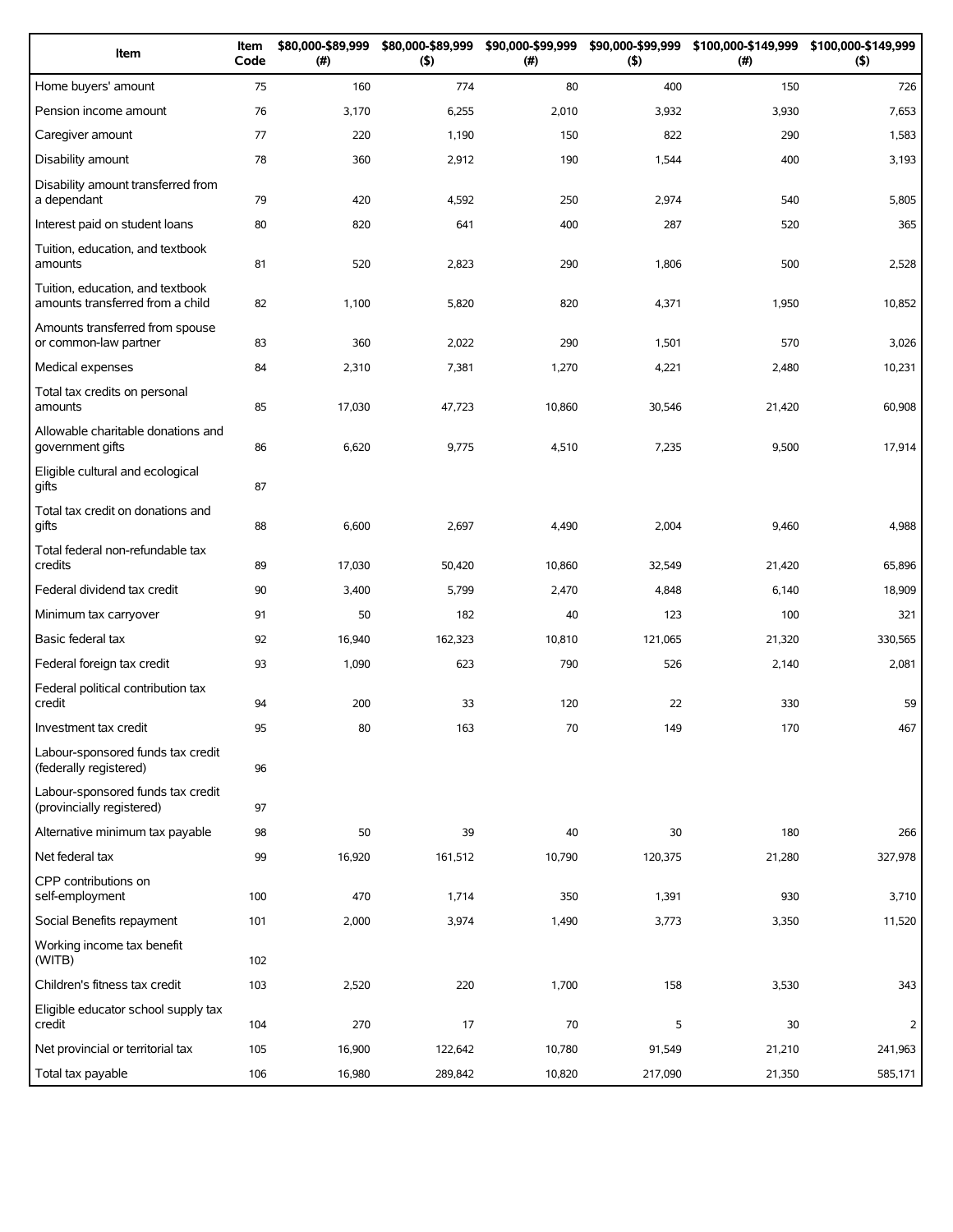| Item                                                                                          | Item<br>Code   | \$150,000-\$249,999 \$150,000-\$249,999<br>(# ) | (5)       | \$250,000<br>and<br>over (#) | \$250,000<br>and<br>over $($ \$) |
|-----------------------------------------------------------------------------------------------|----------------|-------------------------------------------------|-----------|------------------------------|----------------------------------|
| Number of taxable returns                                                                     | $\mathbf{1}$   | 7,250                                           |           | 2,360                        |                                  |
| Number of non-taxable returns                                                                 | $\overline{2}$ | 30                                              |           | 20                           |                                  |
| Total number of returns                                                                       | 3              | 7,280                                           |           | 2,380                        |                                  |
| Employment income                                                                             | 4              | 5,890                                           | 814,123   | 1,850                        | 426,175                          |
| Commissions (from employment)                                                                 | 5              | 310                                             | 24,762    | 150                          | 43,651                           |
| Other employment income                                                                       | 6              | 1,050                                           | 14,298    | 400                          | 16,237                           |
| Old age security (OAS) pension                                                                | $\overline{7}$ | 830                                             | 5,389     | 400                          | 2,527                            |
| CPP or OPP benefits                                                                           | 8              | 1,490                                           | 13,089    | 630                          | 5,670                            |
| Other pensions and superannuation                                                             | 9              | 1,250                                           | 69,293    | 460                          | 42,661                           |
| Elected split-pension amount                                                                  | 10             | 210                                             | 2,713     | 60                           | 367                              |
| Universal child care benefit (UCCB)                                                           | 11             | 290                                             | 285       | 80                           | 71                               |
| Employment insurance and other benefits                                                       | 12             | 450                                             | 4,159     | 70                           | 702                              |
| Taxable amount of dividends from taxable Canadian corporations                                | 13             | 3,340                                           | 178,492   | 1,520                        | 241,678                          |
| Interest and other investment income                                                          | 14             | 2,700                                           | 10,995    | 1,250                        | 18,206                           |
| Net partnership income (limited or non-active partners only)                                  | 15             | 70                                              | 260       | 50                           | $-10$                            |
| Net rental income                                                                             | 16             | 450                                             | 1,204     | 190                          | 2,593                            |
| Taxable capital gains                                                                         | 17             | 1,790                                           | 31,266    | 960                          | 130,189                          |
| RRSP income                                                                                   | 18             | 870                                             | 23,834    | 280                          | 19,714                           |
| Other income                                                                                  | 19             | 2,140                                           | 57,231    | 990                          | 72,021                           |
| Net business income                                                                           | 20             | 450                                             | 20,902    | 120                          | 6,748                            |
| Net professional income                                                                       | 21             | 400                                             | 33,285    | 220                          | 29,880                           |
| Net commission income                                                                         | 22             | 80                                              | 7,351     |                              |                                  |
| Net farming income                                                                            | 23             | 50                                              | $-294$    | 40                           | 839                              |
| Net fishing income                                                                            | 24             | 190                                             | 25,523    | 40                           | 8,627                            |
| Workers' compensation benefits                                                                | 25             | 30                                              | 1,232     |                              |                                  |
| Social assistance payments                                                                    | 26             |                                                 |           |                              |                                  |
| Net federal supplements                                                                       | 27             | 30                                              | 89        |                              |                                  |
| Total income assessed                                                                         | 28             | 7,280                                           | 1,340,120 | 2,380                        | 1,075,299                        |
| Registered pension plan (RPP) deduction                                                       | 29             | 2,480                                           | 23,277    | 690                          | 9,136                            |
| RRSP/PRPP deduction                                                                           | 30             | 4,620                                           | 102,471   | 1,380                        | 71,468                           |
| Deduction for elected split-pension amount                                                    | 31             | 690                                             | 15,625    | 210                          | 5,597                            |
| Annual union, professional, or like dues                                                      | 32             | 1,910                                           | 2,700     | 370                          | 734                              |
| Child care expenses                                                                           | 33             | 230                                             | 1,464     | 50                           | 339                              |
| <b>Business investment loss</b>                                                               | 34             |                                                 |           |                              |                                  |
| Moving expenses                                                                               | 35             | 60                                              | 672       | 10                           | 120                              |
| Support payments made                                                                         | 36             | 170                                             | 4,165     | 90                           | 4,566                            |
| Carrying charges and interest expenses                                                        | 37             | 1,500                                           | 8,723     | 780                          | 8,705                            |
| Deduction for CPP/QPP contributions on self-employment and other earnings                     | 38             | 530                                             | 1,115     | 150                          | 324                              |
| Deduction for provincial parental insurance plan (PPIP) premiums on<br>self-employment income | 39             |                                                 |           |                              |                                  |
| Exploration and development expenses                                                          | 40             | 60                                              | 532       | 50                           | 3,446                            |
| Other employment expenses                                                                     | 41             | 620                                             | 4,245     | 260                          | 4,733                            |
| Clergy residence deduction                                                                    | 42             |                                                 |           |                              |                                  |
| Other deductions                                                                              | 43             | 230                                             | 6,736     | 90                           | 9,037                            |
| Total deductions before adjustments                                                           | 44             | 6,580                                           | 172,188   | 2,090                        | 118,596                          |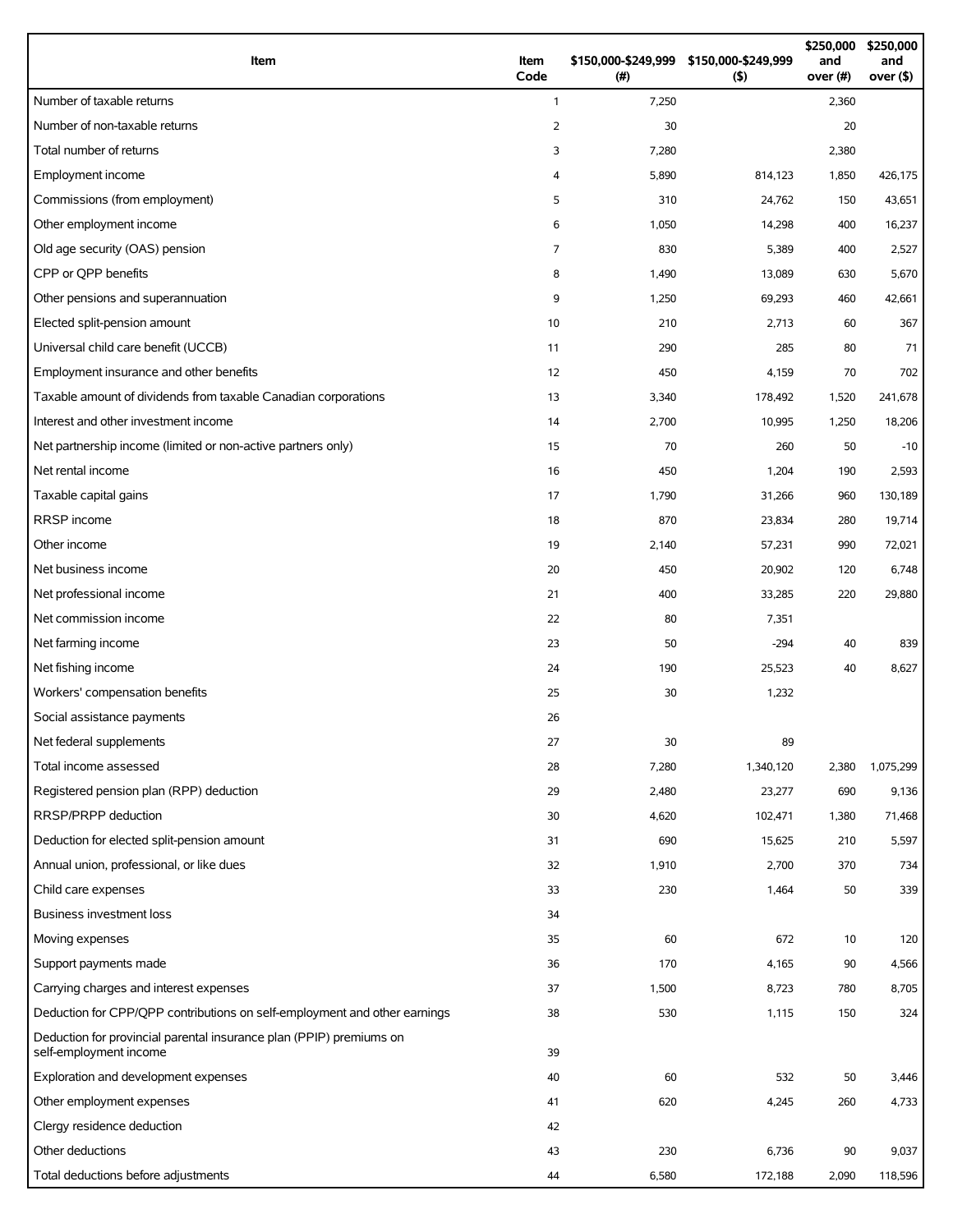| Item                                                                | <b>Item Code</b> | (#)   | \$150,000-\$249,999 \$150,000-\$249,999<br>(5) | \$250,000<br>and<br>over (#) | \$250,000<br>and<br>over (\$) |
|---------------------------------------------------------------------|------------------|-------|------------------------------------------------|------------------------------|-------------------------------|
| Social benefits repayment                                           | 45               | 1,090 | 5,808                                          | 390                          | 2,366                         |
| Net income                                                          | 46               | 7,280 | 1,162,124                                      | 2,380                        | 954,338                       |
| Canadian Forces personnel and police deduction                      | 47               |       |                                                |                              |                               |
| Security options deductions                                         | 48               | 60    | 802                                            | 30                           | 2,489                         |
| Other payments deduction                                            | 49               |       |                                                |                              |                               |
| Non-capital losses of other years                                   | 50               |       |                                                |                              |                               |
| Net capital losses of other years                                   | 51               | 440   | 1,764                                          | 280                          | 2,478                         |
| Capital gains deduction                                             | 52               | 140   | 11,583                                         | 210                          | 55,001                        |
| Northern residents deductions                                       | 53               | 30    | 115                                            |                              |                               |
| <b>Additional deductions</b>                                        | 54               | 40    | 991                                            |                              |                               |
| Farming/fishing losses of prior years                               | 55               |       |                                                |                              |                               |
| Total deductions from net income                                    | 56               | 740   | 16,737                                         | 510                          | 61,491                        |
| Taxable income assessed                                             | 57               | 7,280 | 1,145,388                                      | 2,370                        | 893,009                       |
| Basic personal amount                                               | 58               | 7,280 | 83,475                                         | 2,380                        | 27,213                        |
| Age amount                                                          | 59               | 80    | 356                                            | 40                           | 190                           |
| Spouse or common-law partner amount                                 | 60               | 950   | 8,212                                          | 360                          | 3,179                         |
| Amount for an eligible dependant                                    | 61               | 120   | 1,184                                          | 50                           | 413                           |
| Family caregiver amount for children under 18 years of age          | 62               |       |                                                |                              |                               |
| Amount for infirm dependants age 18 or older                        | 63               | 10    | 92                                             |                              |                               |
| CPP or QPP contributions through employment                         | 64               | 5,640 | 14,630                                         | 1,690                        | 4,356                         |
| CPP or QPP contributions on self-employment and other earnings      | 65               | 530   | 1,115                                          | 150                          | 324                           |
| Employment insurance premiums                                       | 66               | 4,780 | 4,362                                          | 1,240                        | 1,087                         |
| PPIP premiums paid                                                  | 67               |       |                                                |                              |                               |
| PPIP premiums payable on employment income                          | 68               |       |                                                |                              |                               |
| PPIP premiums payable on self-employment income                     | 69               |       |                                                |                              |                               |
| Volunteer firefighters' amount/search and rescue volunteers' amount | 70               | 40    | 120                                            |                              |                               |
| Canada employment amount                                            | 71               | 6,050 | 6,934                                          | 1,910                        | 2,185                         |
| Public transit amount                                               | 72               |       |                                                |                              |                               |
| Children's arts amount                                              | 73               | 430   | 137                                            | 160                          | 55                            |
| Home accessibility expenses                                         | 74               |       |                                                |                              |                               |
| Home buyers' amount                                                 | 75               | 40    | 181                                            |                              |                               |
| Pension income amount                                               | 76               | 1,400 | 2,703                                          | 500                          | 969                           |
| Caregiver amount                                                    | 77               | 80    | 433                                            | 30                           | 166                           |
| Disability amount                                                   | 78               | 120   | 928                                            | 60                           | 456                           |
| Disability amount transferred from a dependant                      | 79               | 150   | 1,703                                          | 50                           | 519                           |
| Interest paid on student loans                                      | 80               | 110   | 97                                             | 30                           | 17                            |
| Tuition, education, and textbook amounts                            | 81               | 170   | 775                                            | 40                           | 216                           |
| Tuition, education, and textbook amounts transferred from a child   | 82               | 800   | 4,653                                          | 290                          | 1,807                         |
| Amounts transferred from spouse or common-law partner               | 83               | 180   | 994                                            | 50                           | 219                           |
| Medical expenses                                                    | 84               | 1,040 | 5,087                                          | 470                          | 3,438                         |
| Total tax credits on personal amounts                               | 85               | 7,280 | 20,764                                         | 2,380                        | 7,045                         |
| Allowable charitable donations and government gifts                 | 86               | 3,820 | 10,894                                         | 1,450                        | 39,661                        |
| Eligible cultural and ecological gifts                              | 87               |       |                                                |                              |                               |
| Total tax credit on donations and gifts                             | 88               | 3,800 | 3,110                                          | 1,450                        | 12,837                        |
| Total federal non-refundable tax credits                            | 89               | 7,280 | 23,873                                         | 2,380                        | 19,881                        |